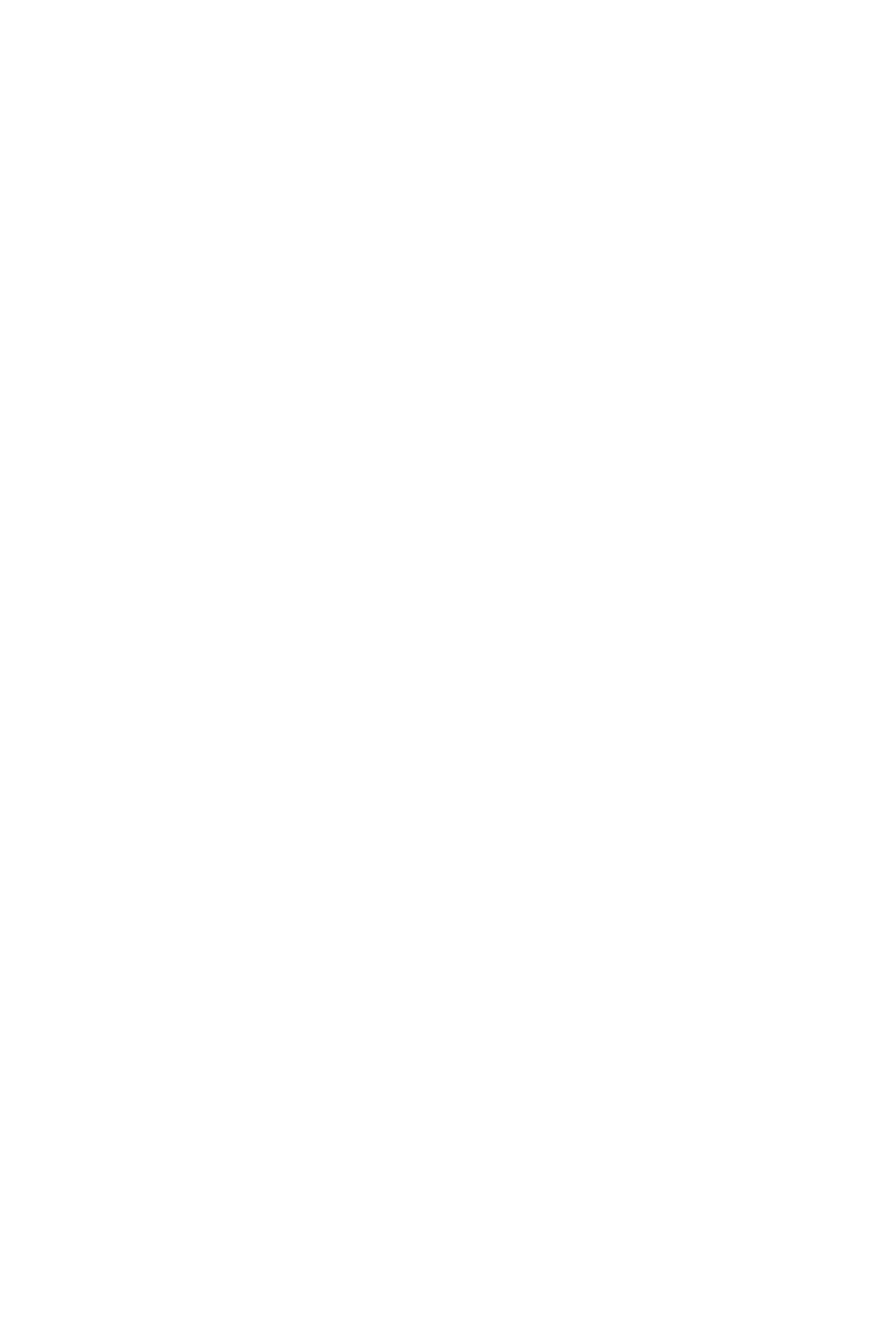### **Introduction**

At the strategic level the concept of sustainability has significant value as an explanatory variable in national security issues. Sustainability, which had its roots in the tactical level management of installations and factories, is an important strategic concept for the private sector and a potentially game changing strategic concept for U.S. national security policy. Strategic planning for U.S. national security should include variables such as the pillars of the Bretton Woods Accords, economic vitality, military strength, strong alliances, threat management, geopolitics, sea lines of communication, and resource access. Sustainability contributes to the United States understanding of the national security implementation of each.

It can identify vulnerabilities in the U.S. resource base and suggest regions or countries that should receive National Security Strategy (NSS) priority in order to mitigate shortfalls. At the same time it provides a framework for analyzing the vulnerabilities of peer competitors, explaining their geopolitical strategies designed to correct those vulnerabilities and identifying areas of mutual vulnerability and corresponding, potential for regional resource competition (Africa and the Arabian-Persian Gulf). Sustainability brings a valuable perspective to crafting national security policy roles and missions for the elements of national power. This chapter argues that sustainability is a valuable lens for viewing the national security landscape of the United States and should be a foundation for developing U.S. national security policy.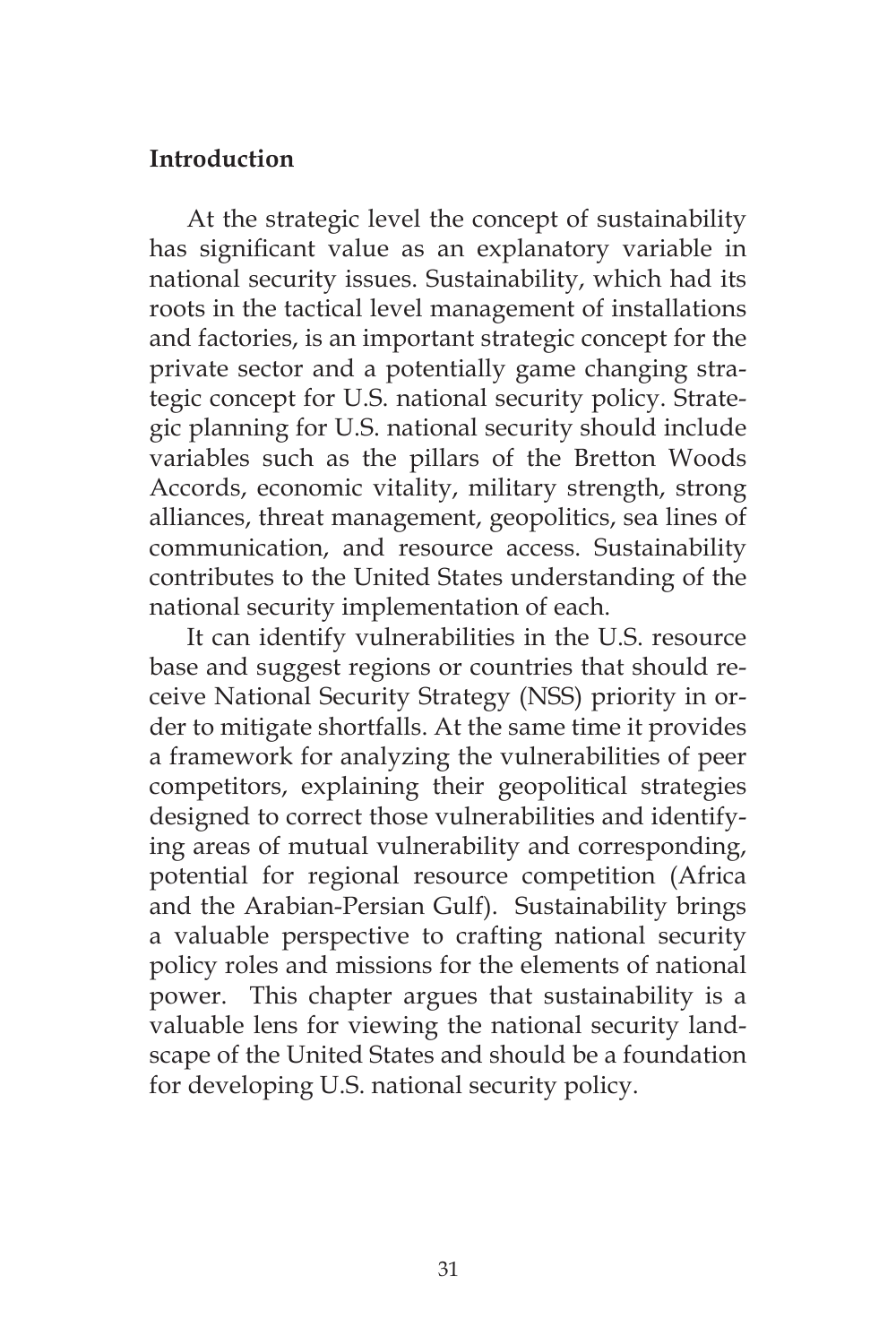# **Common Definitions**

Most definitions of sustainability relate to processes in pursuing resource sufficiency. In view of the U.S. Environmental Protection Agency (EPA), which treats sustainability, as a holistic concept, "Everything that we need for our survival and well-being depends, either directly or indirectly, on our natural environment." The EPA's view is that good stewardship of natural resources is required for there to be a future for humanity. Without the intelligent use of natural resources such as water, survival of future populations will be at risk as the already stressed world population grows towards 9 billion and precipitation patterns change (EPA 2011). Robert Gillman, editor of the *In Context Journal*, uses the biblical context of sustainability, stating that "sustainability refers to a very old and simple concept (The Golden Rule)...do onto future generations as you would have them do onto you" (Washington State University 2011).

In the business community, sustainability refers to creating the conditions necessary to maintain the function of the organization indefinitely. It recognizes that the output of the organization turns on a dependable supply of resources: human capital, funding, natural resources and technology. When economists address the allocation of scarce resources, they are describing the factors of production or conditions necessary to insure the successful achievement of organizational objectives or outputs.

In order to develop successful policies the question that must be asked is whether those factors of production can be maintained over time? The Coca Cola Company produces beverages in all but two countries around the world. It understands that quality prod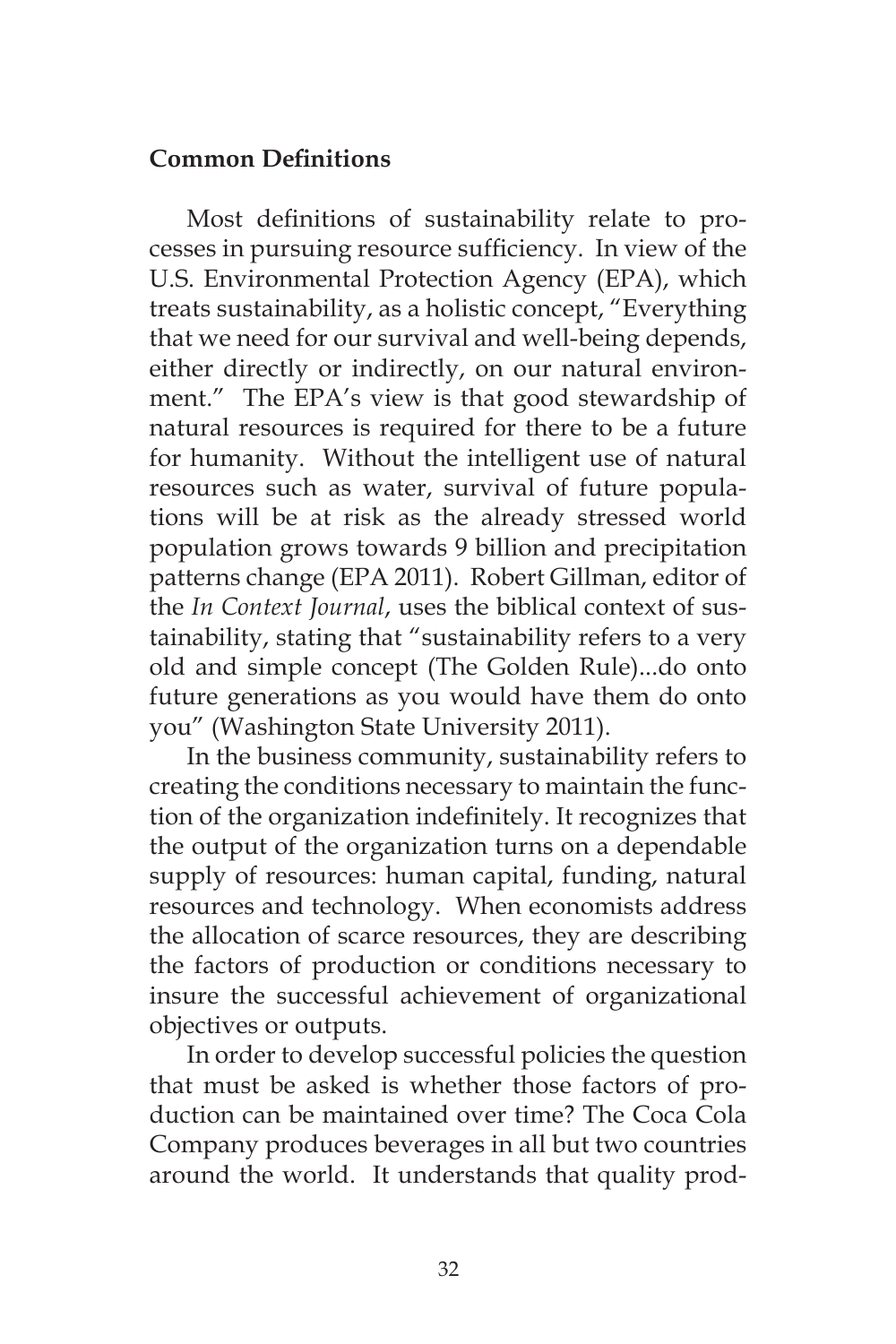ucts require access to clean water resources. Coca Cola created the Global Water Resource Manager position and wrote a water strategy to insure that it has a sustainable supply of clean water for its manufacturing plants. Sustainability guides its business decisions (Rozza 2010).

The United Nations (UN) has been a leader in conducting studies that addresses natural resources and population trends; their thoughts on sustainability are similar to those of the EPA. In their 1987 report, commonly called the Brundtland Report, the UN World Commission on Environment and Development defines sustainable development as development which "meets present needs without compromising the ability of future generations to meet their needs" (United Nations World Commission on Environment and Development 1987).

The application of sustainability to state security was encouraged by the 1987 Brundtland Report. The report defined the importance of sustainable development to regional security, and pointed out the dangers of unconstrained development and the chronic failure of many Western development programs that had benefited corrupt leaders and over harvested scarce or vulnerable renewable resources. In 1994, the UN Development Program published the *Human Development Report*, which defined the elements of human security. This report defined state security in terms of human security (freedom from want and freedom from fear) and encouraged the national security community to analyze the contribution human security made to building state stability. The idea that state security was related to human security and environmental sustainability provided a new framework for analyzing state security, failed states, and the underlying conditions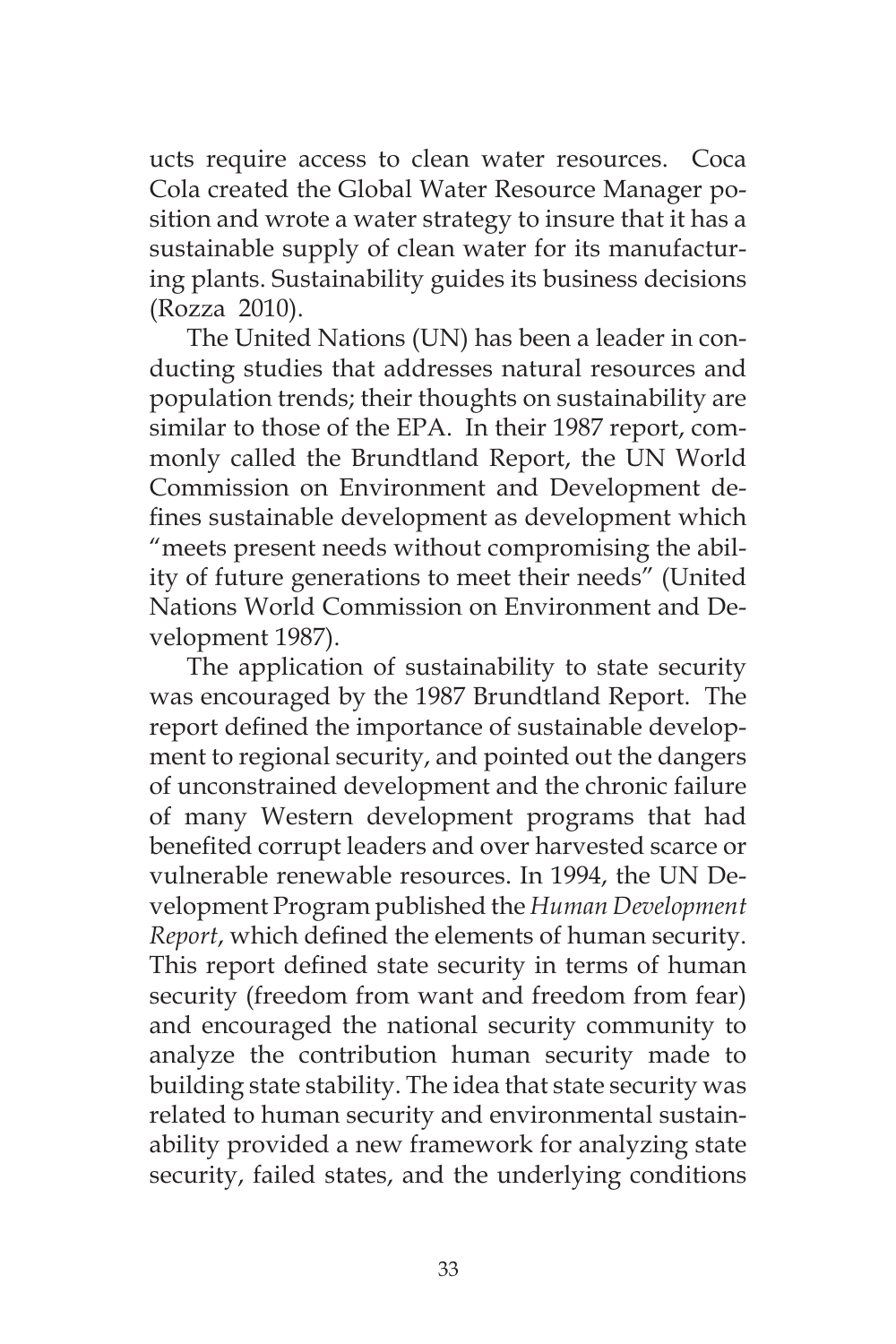that terrorists seek to exploit. Sustainability of a state's resource base was essential for state governments to meet demands placed on the political system. Sustainability was also an objective for policymakers seeking to maintain regional security.

This chapter suggests that sustainability should be a lens through which U.S. national security is viewed at two levels. At the national level, it should inform national security policy designed to insure the freedom, vitality and security of the United States, guiding the policies to insure access to the resources necessary to sustain the U.S. economy and defense capabilities. Is China purchasing the available petroleum and strategic mineral deposits and limiting what the United States and its allies can obtain on the free market? Will defense technology be lost if U.S. magnet manufacturers are forced to move to China to ensure access to supplies of heavy rare earth elements? Will the piracy and terrorist activity in the Horn of Africa interfere with the shipment of Middle East oil to Europe and the United States?

At the regional level, it should also inform the application of the elements of national security to international security objectives. The sustainability of regional governments counted upon to support U.S. national security should be a common objective of the elements of national power. In Afghanistan 80%of the people depend directly on natural resources for their livelihood and 75% of the country is at risk of decertification (UNEP in Afghanistan 2011, 5).

Is the economy of a valuable ally, Egypt for example, sustainable? Will the food security of the country fail because its climate is changing and the rainfall that provides 95% of the country's water supply is no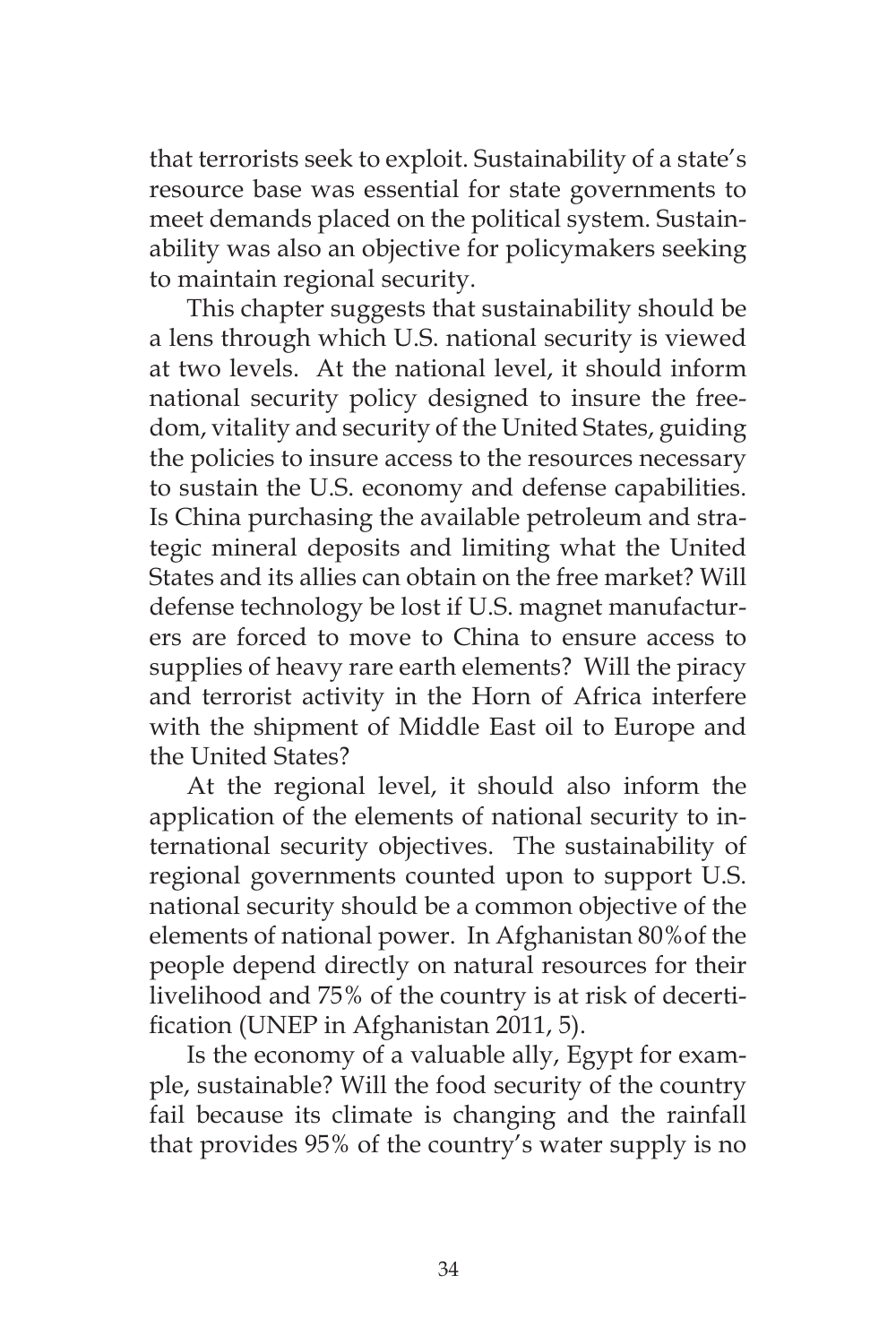longer reliable? Will the military that once defended its state borders be forced to deal with violent intrastate conflict between the resource haves and have nots? Will the development promised by donors be sustainable, or result in harvesting a renewable resource, such as fish, at a rate that destroys the carrying capacity of the fishery? Sustainability means developing resources in a way that ensures the availability of resources for future generations or operations while meeting current demands placed upon the political system by the population seeking to satisfy their human security needs. Sustainability can also be applied to political systems and foreign policy, providing new insights for national security political development, why states fail, and why populations support terrorist organizations.

The United States is not autarchic; it depends on foreign trade for approximately 60% of its petroleum supply and 80% of its most strategically important minerals (manganese, platinum group metals, cobalt and the rare earth elements). 61% of the 18 minerals on which the United States is 100% import dependent are produced in China (USGS Mineral Commodity Summary 2011, 6). To sustain its economy and defense capability the United States must have these resources. It is therefore vulnerable to instability or loss of influence in resource producing countries, or to supply cutoff. Second, the sustainability of the potential systems, economies, resource base and human security of countries essential to U.S. national security objectives is critical. Sustainability is an important lens through which to view national security. It informs the analysis of U.S. security vulnerabilities and the countries necessary to mitigate those vulnerabilities, and it provides valuable insights on the viability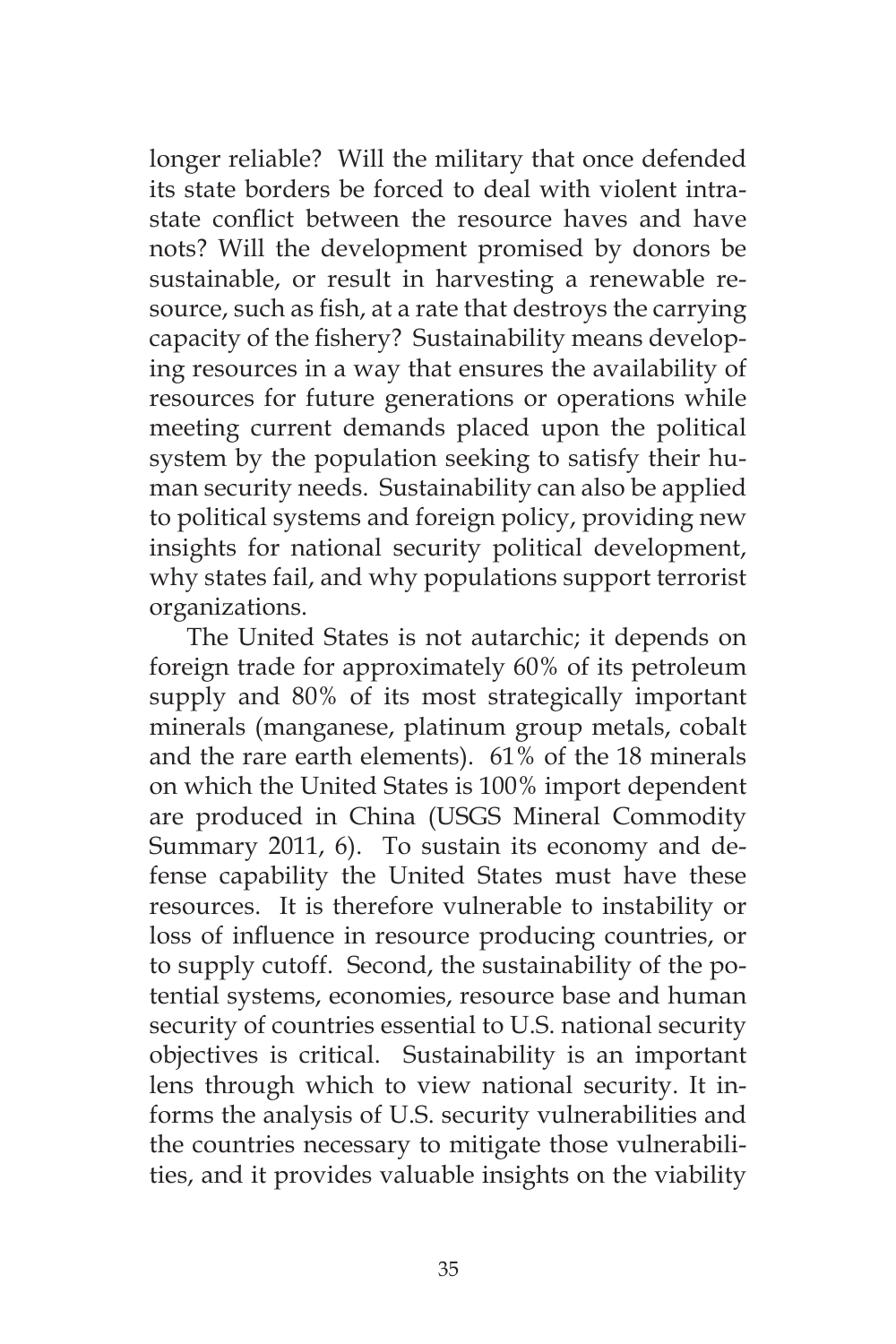of alliances, supply sources, state stability and regional stability. Thus, sustainability affects U.S. National security at both the national and regional levels.

Africa is a strategically important continent for the United States and typifies these levels of resolution. It is one of the few alternatives to the politically unstable Middle East for conventional petroleum reserves. Africa has long been recognized as the world's treasure house for strategic minerals, such as uranium, chromium, cobalt, platinum group metals, and manganese. It has large areas of fertile soil with abundant rainfall suitable for plantations. It borders several strategically important chokepoints along sea lines of communications (SLOCs) such as the Horn and the Cape routes. Importantly, its growing number of failed states is giving rise to ungoverned spaces into which extremist, anti-U.S. groups are expanding and establishing training bases. State and regional stability in Africa is particularly important to U.S. interests. Instability and failed states put resource access at risk, threatens the security of bordering states, and creates the potential for SLOCs to be penetrated by pirates, or terrorists seeking to create news worthy events (Gettleman 2011). Thus, at the national and regional levels, the importance of Africa to U.S. national security is defined by sustainability. Examining these security issues through the lens of sustainability can suggest essential policy options for dealing with evolving trends in the international security milieu.

#### **Population and Affluence**

Several key sustainability based trends are affecting the availability and adequacy of global resources in ways that threaten the national security of the United States and other import reliant states such as Chi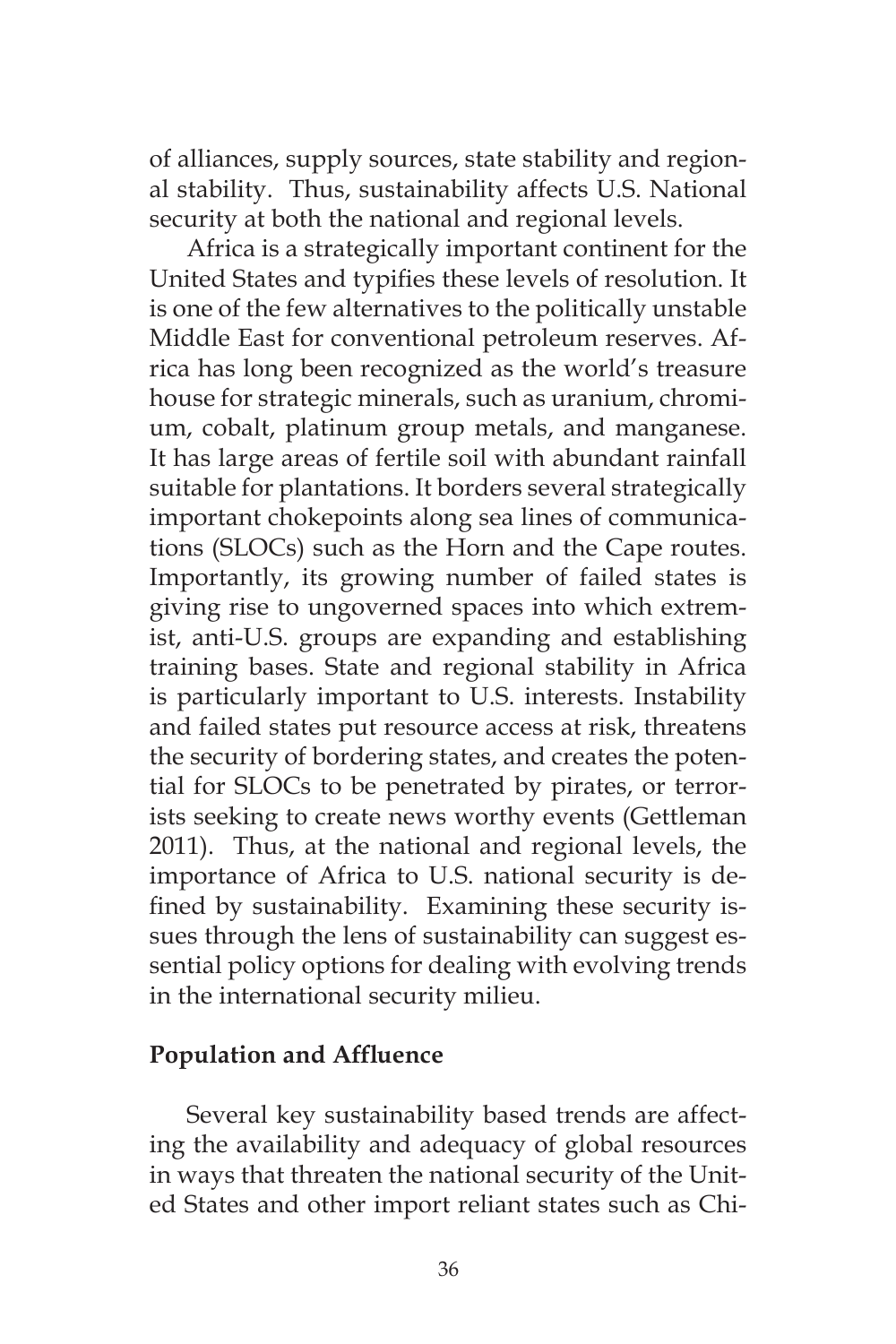na. Population growth is often mentioned but rarely given the recognition that it deserves as an element of security. In 1900 there were 1.6 billion people in the world, and 99 years later there were 6.1 billion. Recently, Carl Haub, a demographer for the Population Reference Bureau, remarked, "[c]urrently, world population is growing at the most rapid pace in history," and an additional three billion people are expected by the year 2100 (El Nasser 2011).

Burgeoning populations in the two industrializing giants of China and India are driving their interest in African resources. The U.S. Census Bureau estimates that by 2025 India will overtake China as the most populous country in the world with the combined population of both nations at approximately 3 billion, and by 2050 India will surpass China with 1.657 billion people and China at 1.304 billion people (2point6billion.com 2011). Approximately half the people in the world will live in these two countries, which are competing for power and influence. Both countries have growing middle-class populations seeking a more affluent lifestyle and a poverty stricken lower tier that is putting sustainability pressure on the government. This means that their populations want more meat in their diets, access to technologically sophisticated communications products, and automobiles.

#### **Natural Resources**

The resources necessary to meet the growing demand for affluence are increasingly found in Africa, where the Chinese, in particular, have created multiple, multi-billion-dollar bilateral trade relationships with resource rich African countries. There is a legitimate concern that the Chinese agreements will enrich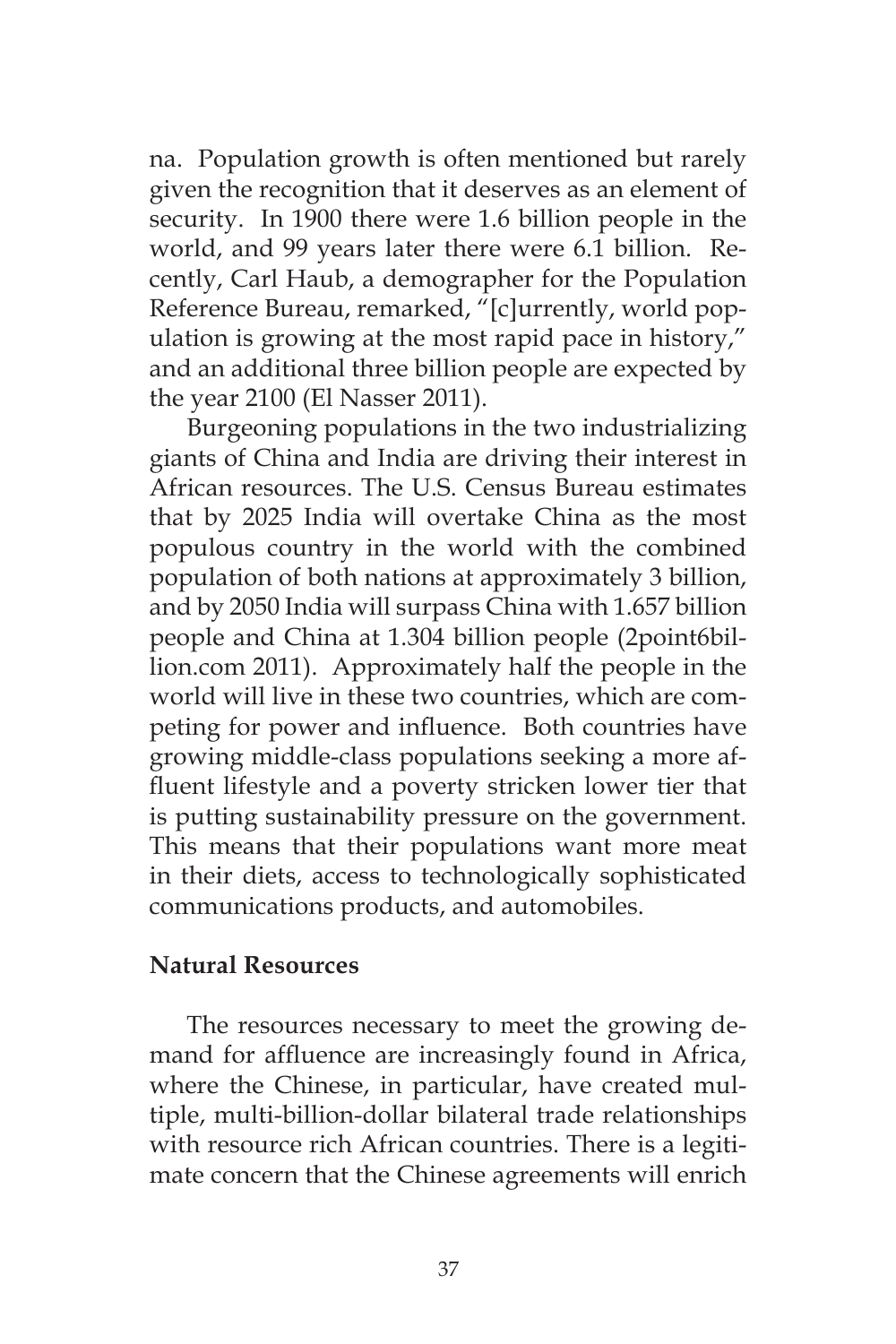African leaders while failing to provide sustainable development and political stability. For example, in March of this year, the "watch dog" group Global Witness warned, "[t]he huge potential of a multibillion-dollar deal between the Democratic Republic of Congo (DRC) and China risks being undermined because the agreement is opaque and key terms are illdefined. Neither the Congolese nor the Chinese parties have properly explained how the minerals are to be priced, nor what infrastructure is to be built and at what cost. This ambiguity makes it very hard to measure whether pledges are being met*."* This is not an isolated case; China is brokering these types of natural resource agreements across Africa and became a target of opposition political campaign rhetoric in the 2006 Zambian presidential election (Terra Daily 2011).

China's foreign policy experience as a world power is limited. At the national level it recognizes that it cannot sustain the economic growth necessary to maintain social stability from domestic sources and has created a geopolitical strategy (its "Go Out" strategy) to gain access to foreign resources. At the regional level, however, China has been widely criticized for bilateral relationships that are not sustainable and reinforce African problems with corruption. It is a problem that could threaten China's long term access to resource imports.

Nevertheless, China's resources for infrastructure agreements help sustain both China and the DRC's national security objectives and gives them control of resources. China will provide the DRC's 60 million people massive road and rail infrastructure, schools, health clinics, hydroelectric dams and two universities. In return China will gain approximately 600,000 tons of cobalt, 10 million tons of copper and access to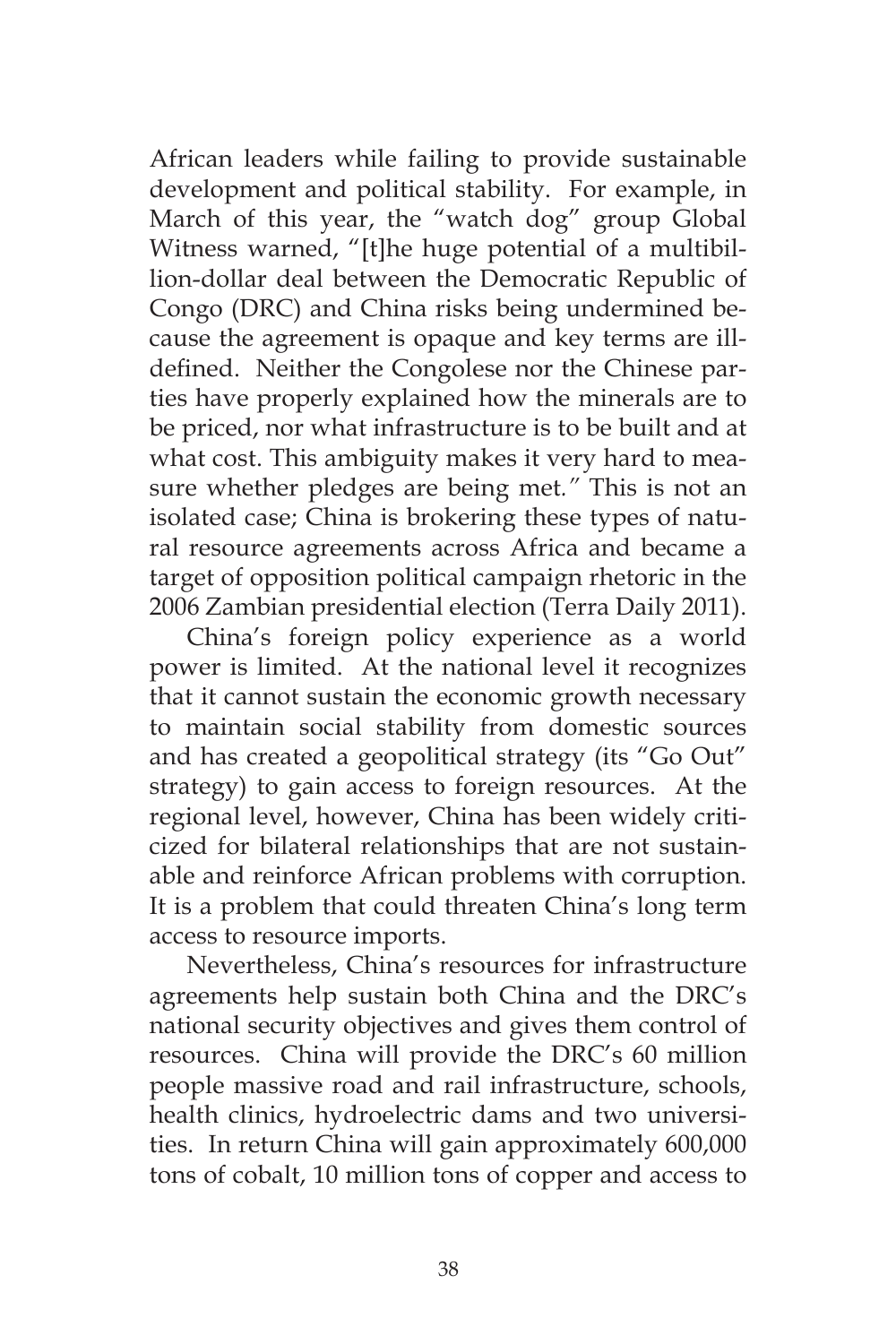other resources such as columbium-tantalum, cassiterite and the DRC's vast rain forest (Global Witness 2011).

The recognition of natural resources as contributors to instability and conflict has been slowed by the fact that most conflicts are underpinned by preexisting or multiple issues. The failure of scholarly research to determine a link between resources and conflict in all regions often leads to the reductionist assertion that resources cannot cause conflict at all. Policy makers disagree. Ariel Sharon wrote, "People generally regard 5 June 1967 as the day the Six Day War began . . . That is the official date. But, in reality, it started two-and-a-half years earlier, on the day Israel decided to act against the diversion of the Jordan [River]." Further evidence of the link between resources and conflict was provided by the UN Environment Programme (UNEP). The UNEP stated in their 2009 report, *From Conflict to Peacebuilding,* that "[s]ince 1990 at least eighteen violent conflicts have been fuelled by the exploitation of natural resources. Looking back over the past sixty years at least forty percent of all intrastate conflicts can be associated with natural resources (UNEP 2009)." This is particularly true on the continent of Africa, where eight of the 16 active UN Peacekeeping missions are located (United Nations 2011). Many of these have their roots in the unsustainable exploitation of resources. This is an age old story for the continent and can be traced back to at least 1885 at the Berlin Conference where the European colonial powers divided Africa into spheres of influence, providing access to areas of raw materials to fuel their growing economies. The agreement did not take into account the undocumented lines of demarcation separating the various ethnic groups that had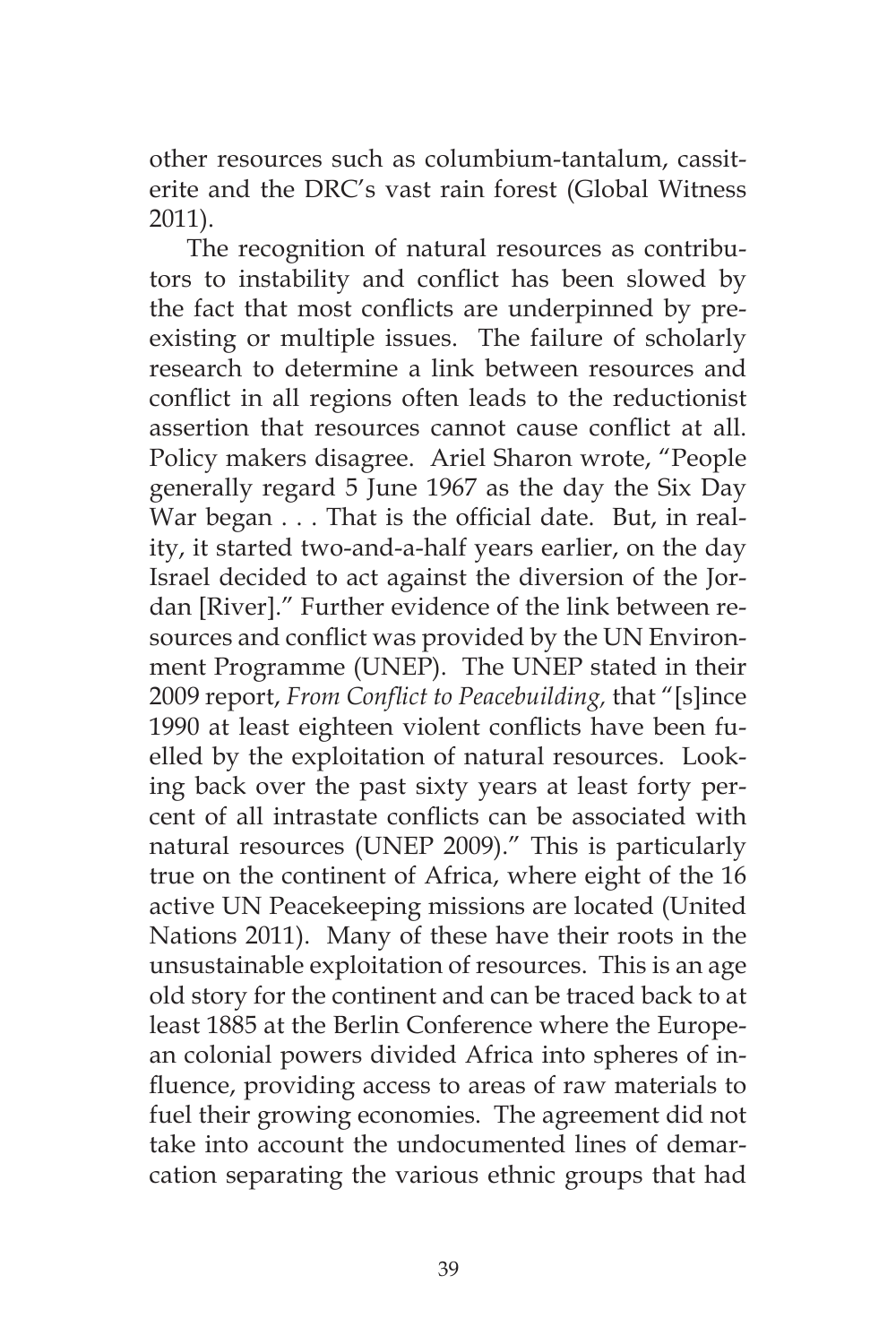existed for centuries in some cases. European powers did not consider the sustainability of future independent African states. This purposeful omission would plague both the colonial powers and the new African nations and influences the sustainability and geopolitics in the region today. As a consequence, many newly independent nations evolved into "strong man" governments, backed by mineral resources wealth and a military that lacked the expertise to properly provide for the basic needs of their populations. The Cold War exacerbated this problem with one or both of the Super Powers bartering resources for weapons, while eroding the sustainability of their government, economy and culture. At the regional level, creating sustainability remains a challenge.

The vulnerability of the United States and its allies to import supply disruption was critical to the geopolitical strategy of the Soviet Union and is well known to Chinese geopoliticians crafting tenets of its "Go Out" strategy. A quote long attributed to Soviet President Leonid Brezhnev from 1973 speaks volumes of the state of affairs between the Soviet Union and the United States during the height of the Cold War: "Our aim is to gain control of the two great treasure houses on which the West depends—the energy treasure house of the Persian Gulf and the mineral treasure house of Central and Southern Africa" (Nixon 1980, 23). The United States, Europe and Japan remain vulnerable to the cutoff of strategic resources. As did the Soviet Union during the Cold War, China has already embargoed the West from shipments of rare earth elements.

China does require African minerals for its dynamic economy. However, China does not trust the Western managed world financial and trade systems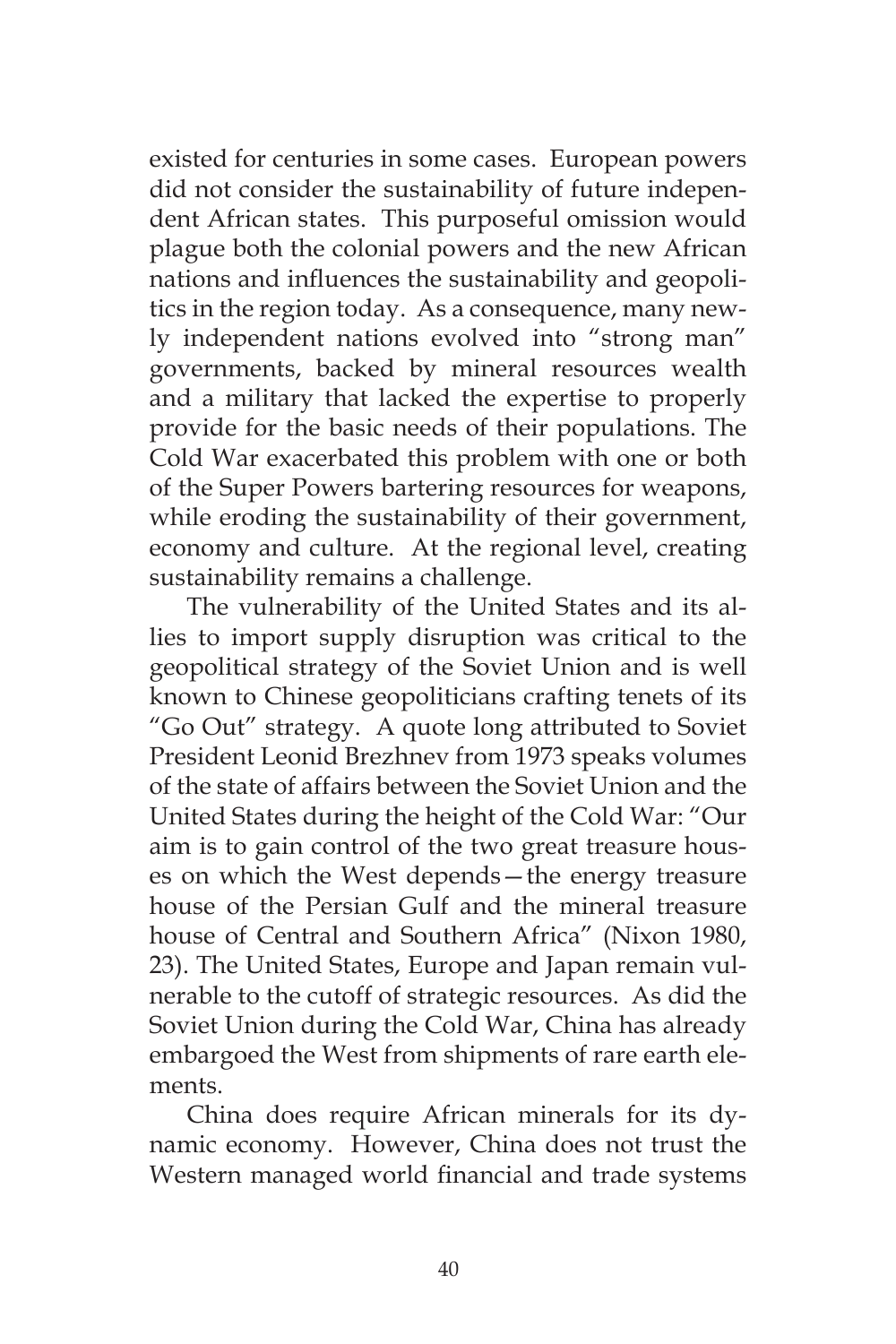and is reducing its exposure by pursuing a policy of equity ownership of mining and energy resource deposits and companies. Thus, China's trade agreement with the DRC, which produces over half of the world's cobalt, has national security implications for the United States (USGS 2011, 47).

# **National Security Concepts**

As a mandate of the Goldwater-Nichols Department of Defense Reorganization Act of 1986 the Unites States requires a NSS that defines the U.S. national security interests, defines a strategic concept for protecting those interests and establishes objectives to achieve that strategy. Resources and the environment have been included in the NSS since its inception. As President Reagan said in his 1988 NSS: " The dangerous depletion or contamination of the natural endowments of some nations-soil, forests, water, air…create potential threats to the peace and prosperity that are in our national interests, as well as the interests of the affected nations (NSS 1988)." The growth of populations is pressing against the availability of resources and creating sustainability problems for, as President Reagan said, both the United States and the affected countries. If resources are important to the conflict and stability equation, should they not be considered in formulating the use of the elements of national power to achieve the goals of the national security strategy? Recent national security policy concepts recognize that it is much less costly to prevent conflict than to fight wars and are suggesting new foreign policy approaches to use the elements of national security to create sustainable conditions of government and economics.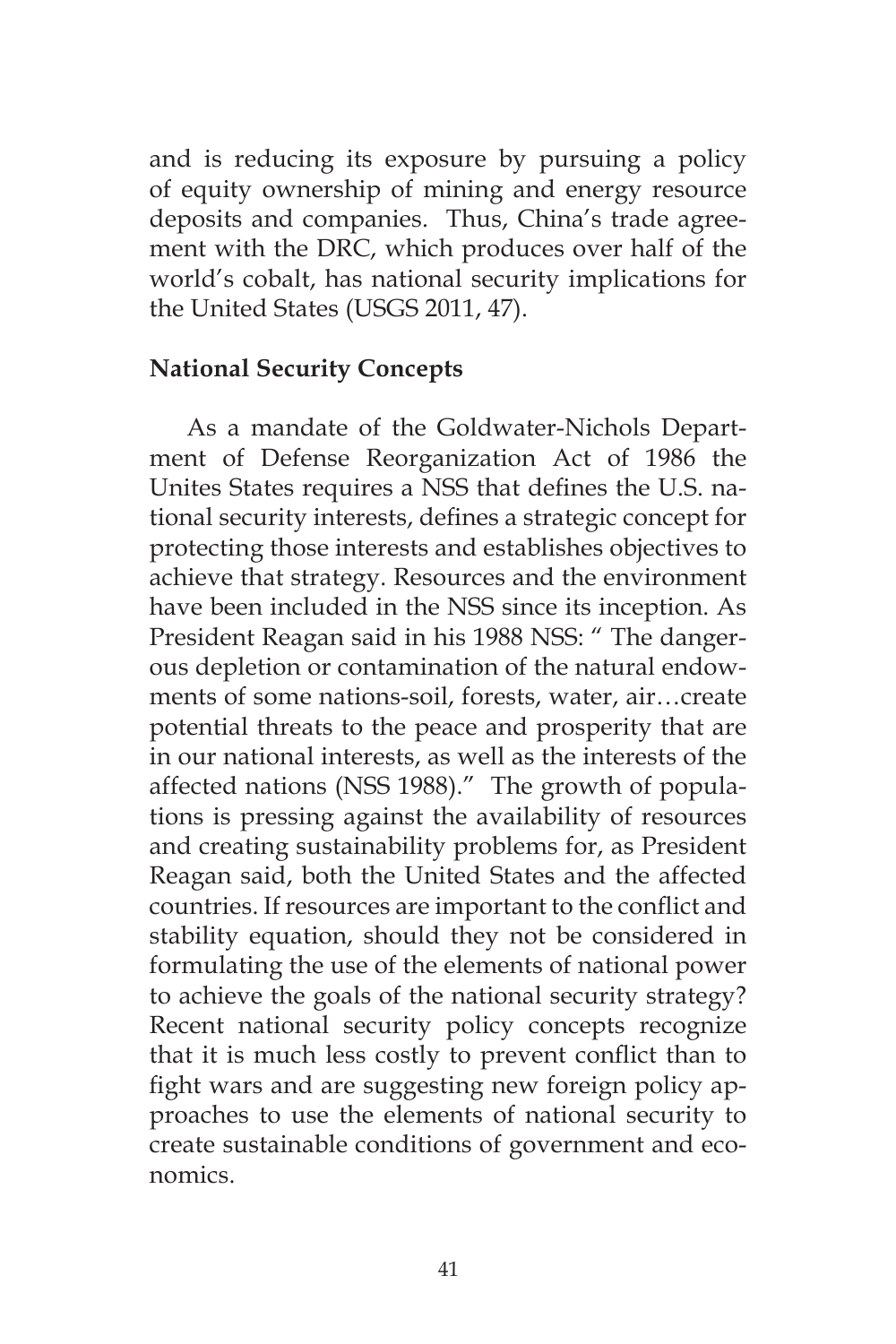#### **Smart Power**

In 2007 a bi-partisan committee at the Center for Strategic and International Studies (CSIS), headquartered in Washington D.C., published a report *CSIS Commission on Smart Power, A smarter, more secure America.* The report outlines a strategy on how America can best rebuild its sagging reputation in the world through a synergistic strategy. The concept emphasizes the use of all the elements of national power loosely translated into engagement programs. Sustainability would provide valuable guidance in applying the smart power concept. Developing countries often lack the capacity to manage their natural resources; much of the world's population lacks access to clean water, and clean water is a limit to industrial development. Working closely with allies and all elements of government, including the military, to build the capacity of a country to manage its watershed, teach dry land agricultural techniques build and maintain infrastructure to prevent flooding and preserve agricultural land, insures that the factors of economic and social productivity are maintained. Such an integrated approach prevents counterproductive competition among developers, and takes advantage of potential synergies in countries that may have a decided lack of capable governmental agencies. The report outlines five different areas to include alliances, partnerships, and institutions; global development; public diplomacy; economic integration; and technology and innovation.

## **Soft Power**

Soft power refers to the use of other elements of national power besides the military element. These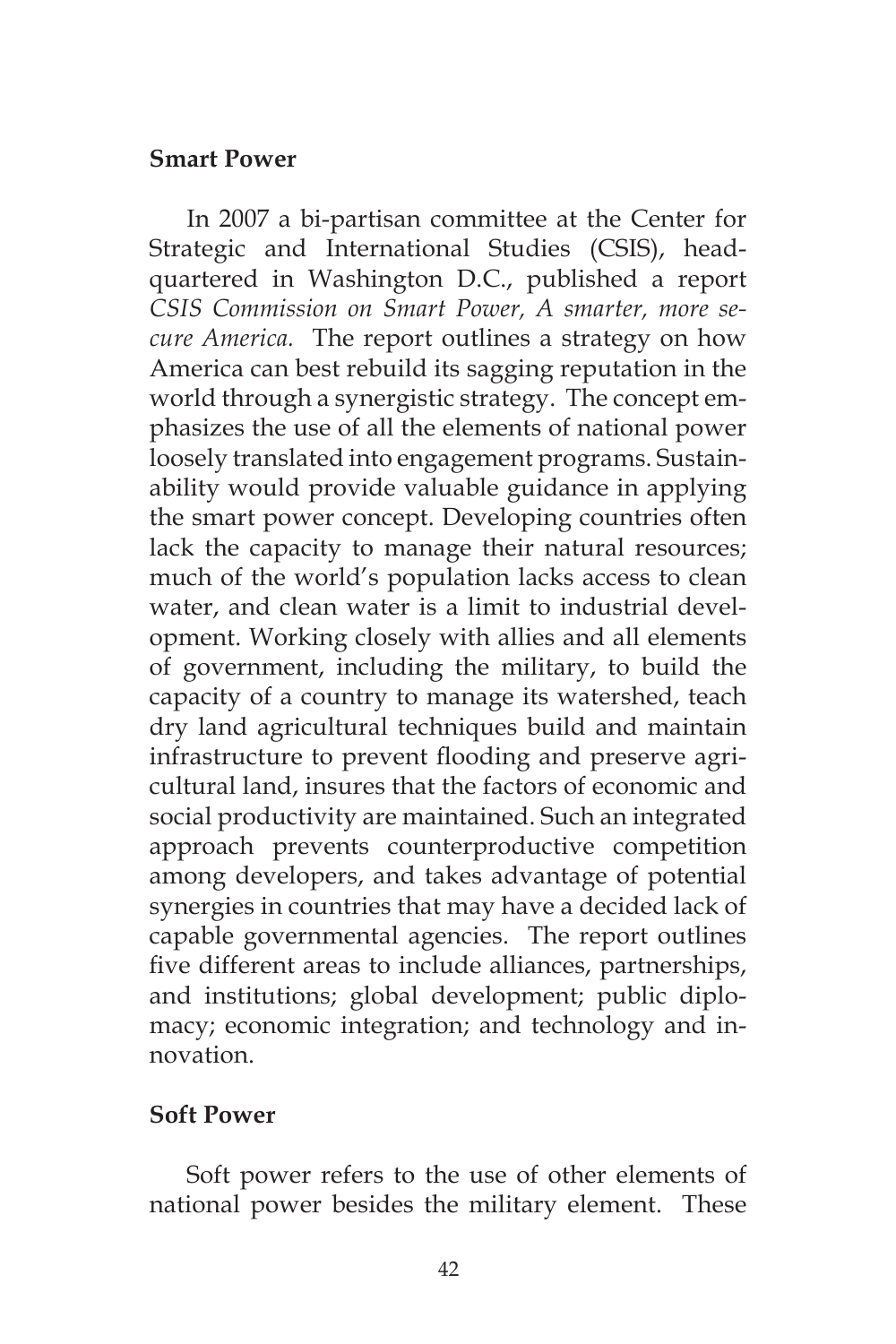may vary but generally include Information, Diplomatic, Legal, Intelligence, Financial or Environmental for the development of a foreign policy. Soft power is a term coined by Dr. Joseph Nye in 1990. Dr. Nye has been the Dean of the Kennedy School of Government at Harvard, Chairman of the National Intelligence Council, and Assistant Secretary of Defense in the Clinton administration. He describes soft power as "the ability to get what you want through attraction rather than through coercion." Essentially Nye purports the use of other elements of national power such as allies, economic assistance and cultural exchanges to develop a comprehensive foreign policy instead of the long and sometimes overused military element of power as the cornerstone of America's foreign policy (Jones 2011).

Sustainability offers a framework for assessing the value of different potential approaches to foreign assistance. Viewing the governments of developing countries as political systems that will succeed only if they meet the demands placed on them by their populations allows one to identify factors of economic and political production necessary for these governments to maintain legitimacy. Such a lens should allow, for example, developers to avoid programs that harvest natural resources at an unsustainable rate, and favor programs that provide renewable resources and environmentally aware waste management. The United States has put itself at a disadvantage by reducing the budget of the State Department (DoS), cutting its budget by \$3.5 billion in April, 2011. China on the other hand is engaged in an all out effort using soft power to garner fuel and other natural resource markets to fuel its economy and increased the funding for the China Development corporation from \$200 billion to \$300 billion (Nye 2011). In his 2011 article, Steve Jones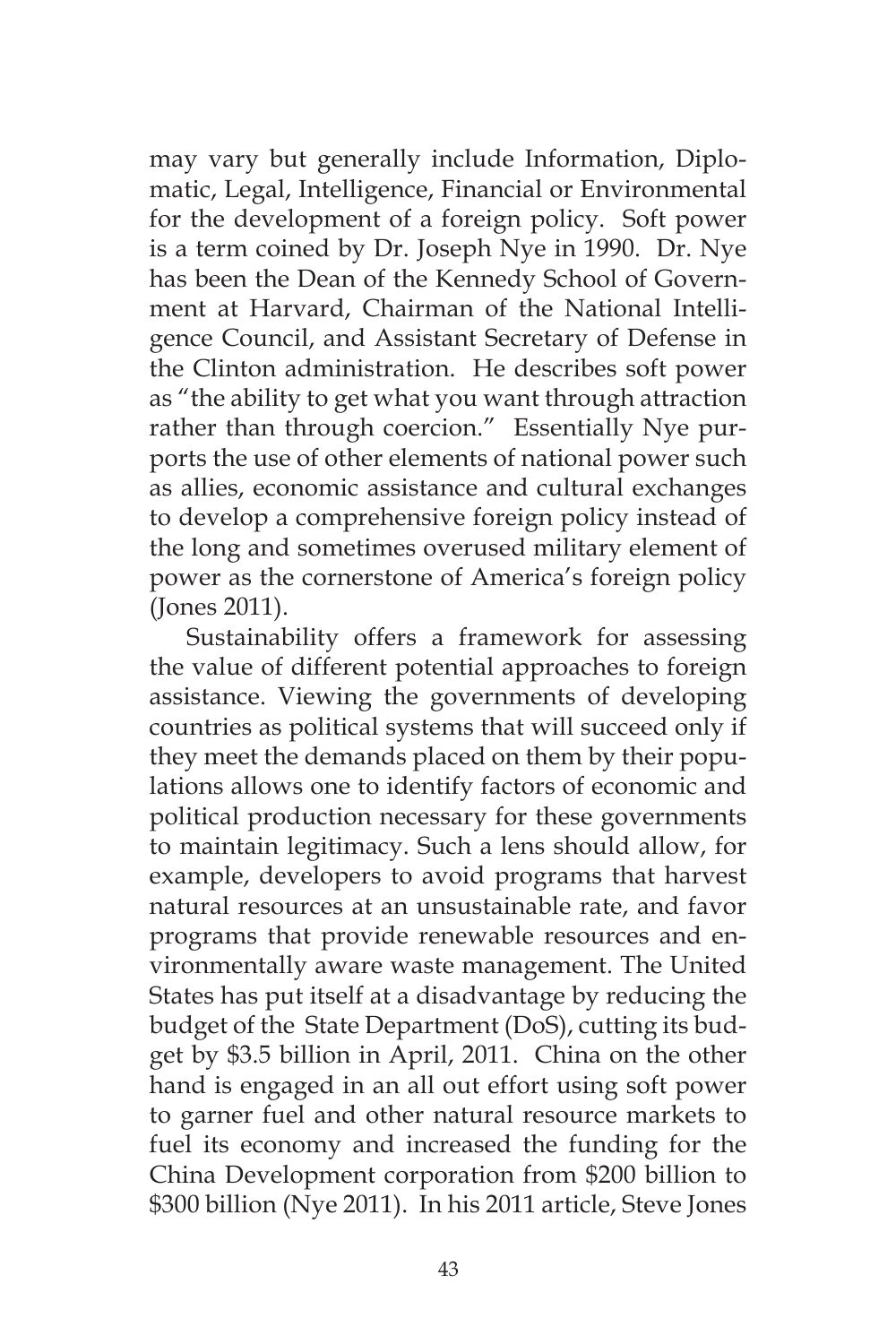described soft power as "a nation's use of co-operative programs and monetary aide to persuade other nations to ascribe to its policies." In July 2010, President Obama signed into law the Dodd-Frank Wall Street Reform and Consumer Protection Act. Of particular note is Section 1504 of the act, which is focused on discouraging powerful leaders of developing countries from accepting payoffs from resource developers who are not interested in managing scarce natural resources, often non-renewable resources, for the benefit of future generations (Orrick 2011).

While the United States is cutting its funding for diplomacy and development, the Asian giants are making soft power a key tenet of their foreign policy. A prime example of the use of soft power is the competition in Asia between China and India. In his article, "*India's Edge Over China: Soft Power,*" author John Lee points out that India and not the economic giant China, seems to be winning the battle for influence in the Southeast Asia region for several reasons. India, as the world's largest democracy is appealing. It approaches nations void of recent political violence. As a flourishing democracy, India has demonstrated that even with internal political issues, it can succeed (Lee 2010).

# **The 3-D's**

Coined during the Bush Administration, and reiterated by Secretary of State Hillary Clinton of the Obama administration, the "three Ds" (Defense, Diplomacy and Development) provide the elements of national power to create a comprehensive U.S. foreign policy (Finney 2010). While the U.S. Department of Defense (DOD) is well postured to execute an integrated strategy other U.S. Government entities such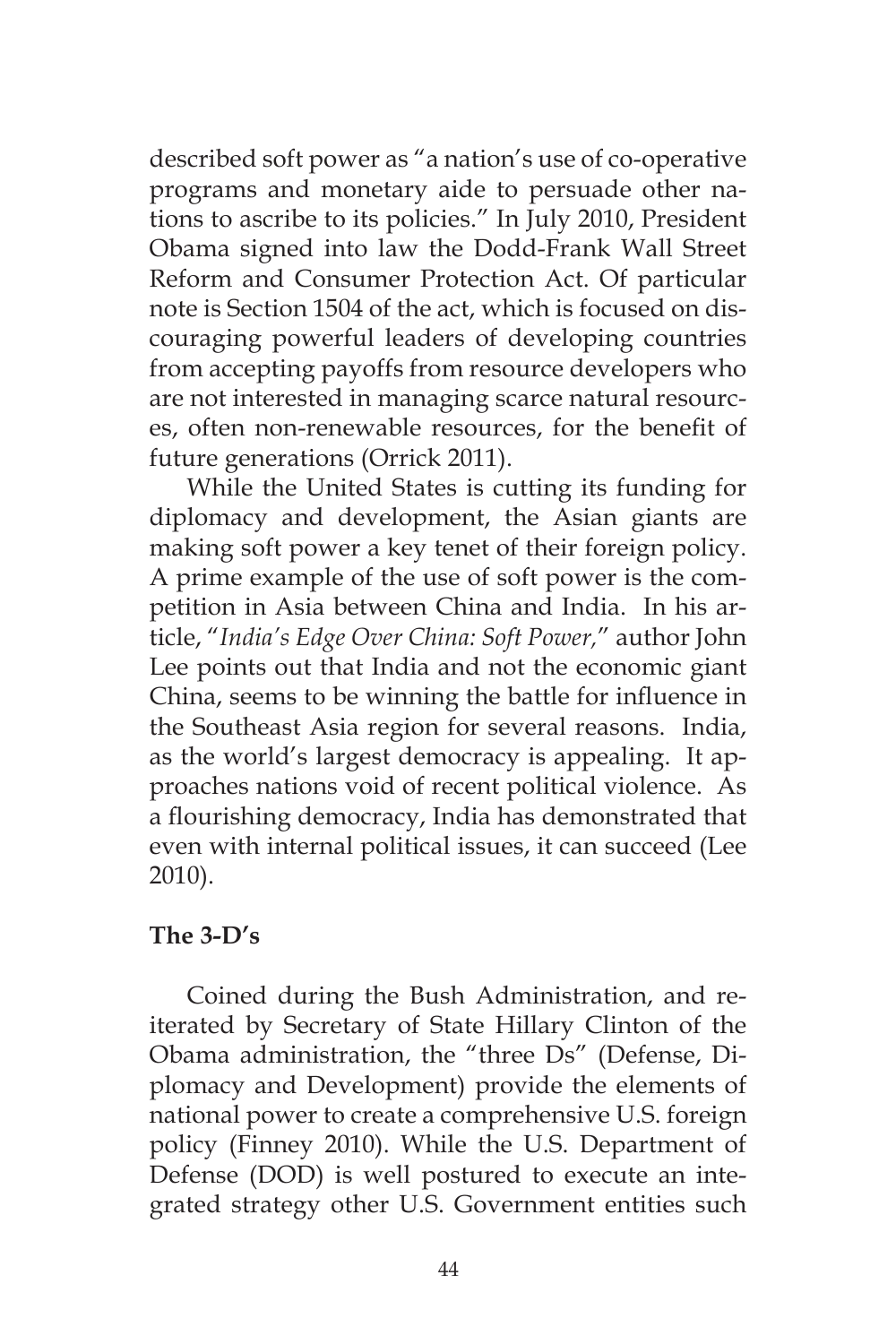as the DoS and the United States Agency for International Development (USAID) are less so. Neither is properly funded or resourced to fully execute its national security mission. This is one of the reasons Secretary Clinton introduced the Quadrennial Defense and Diplomatic Review (QDDR) and as the Center for a New American Security puts it, the QDDR is "a process intended to reassess State and USAID's roles in the 21st-century world and define new priorities, resources, and reforms going forward" (Center for a New American Security 2011).

As elements of national security, DoS and USAID are now involved in promoting regional sustainability and stability, preventing conflict and the erosion of the resource base, as is DOD. Through the Joint Staff and service doctrine, stability operations have been given high priority by DOD and not just in Iraq and Afghanistan. Through their Theater Engagement and Security Cooperation programs, the Combatant Commands have been actively engaged in building the capacity of host nation militaries to support their civilian governments' sustainability programs for nearly two decades. Responding to the requests of regional militaries, these programs have addressed: water security; agriculture; climate change adaptation and environmental security. Many activities have been in partnership with DoS and USAID.

The DOD aims to conduct operations in a war torn country or region at the same level of effective sustainability as the management of installations and has been proactive in addressing challenging sustainable resource issues "in the field" using a whole of government approach in both Iraq and Afghanistan. Often accomplished through Civil Affairs channels, DOD has incorporated a series of programs and activities aimed at supplying expertise to local governance to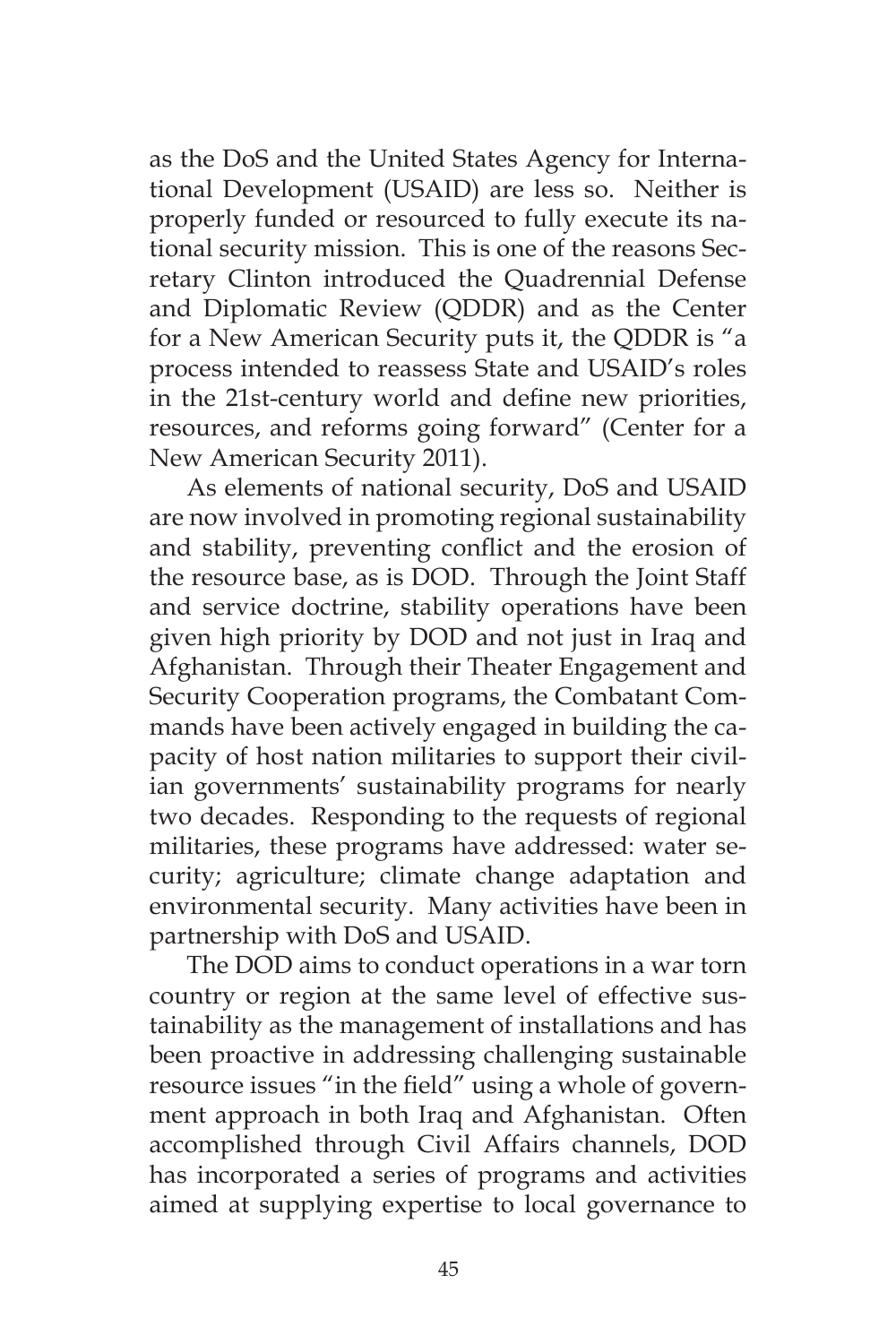ensure the sustainability in water, energy and agriculture when the United States and its allies depart.

In both Iraq and Afghanistan, the United States and its allies have made use of a variety of "teams" that have made inroads in creating a more security and productive environment such as the Provincial Reconstruction Teams or PRTs. While predominately composed of military personnel, PRTs also have representatives from other United States Government departments such as USAID, DoS and the U.S. Department of Agriculture. Since their inception first in Afghanistan in 2002, then Iraq in 2005, the teams first focused on improving the infrastructure to address the basic needs of the population with initiatives such as access to clean water, and building a sustainable agriculture industry.

These teams have progressively improved their focus areas providing a modicum of governmental legitimacy, particularly in the partially inhabited regions of Afghanistan and enhancing sustainability. Further, a variety of other "team" types of organizations have been utilized for specialized missions, with Agribusiness Development Teams or ADTs as subject matter experts designed to assist the host nation farming industry to increase crop yields. These units, sponsored by the National Guard, reflect the variety of civilian acquired skills that have been a welcome addition to U.S. overseas campaigns since the early 1900s.

## **Environmental Security**

Environmental Security is an element under the larger rubric of Human Security outlined in the 1994 *United Nations Development Program's Human Development Report*, and has been incorporated into the thought processes of decision makers when defining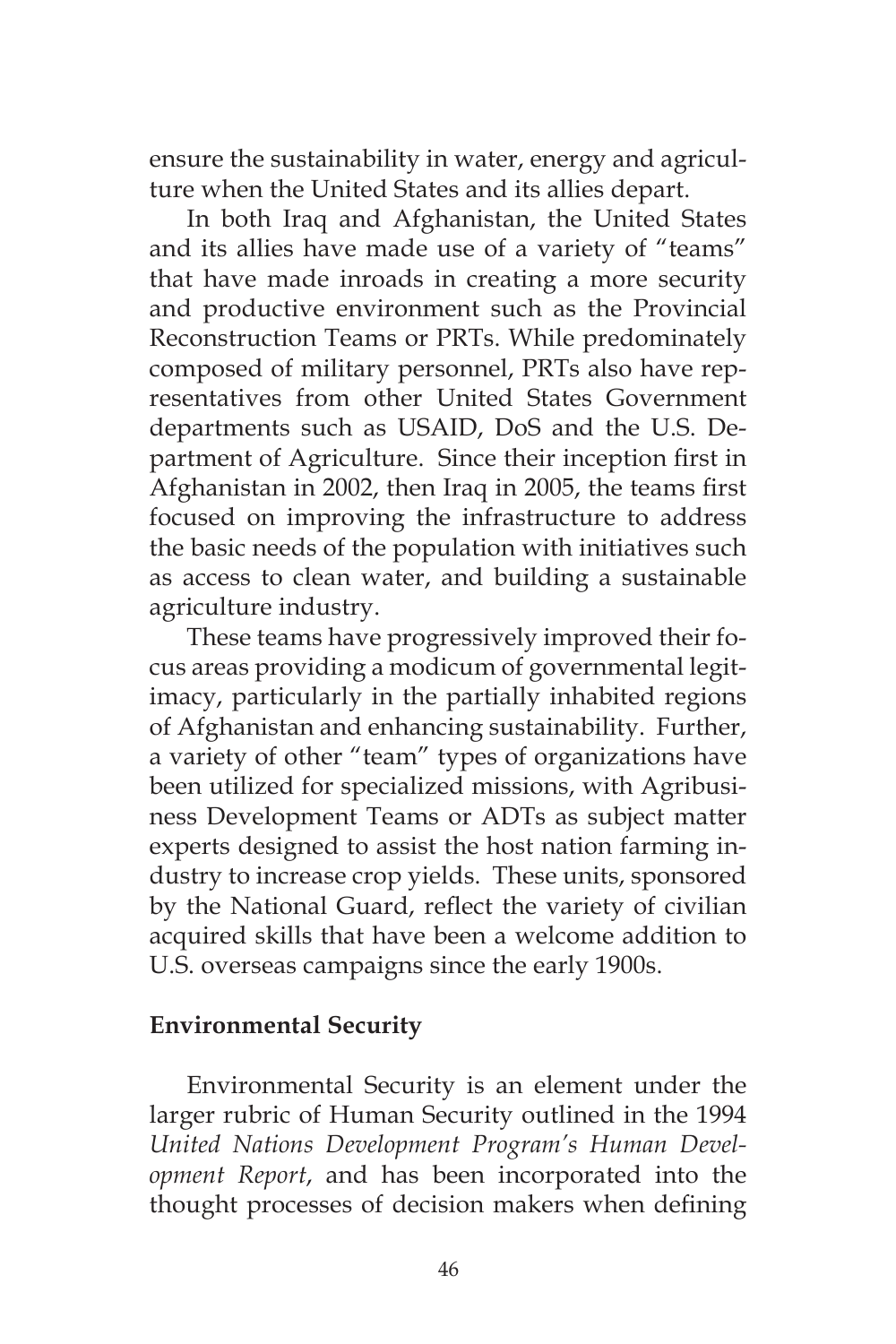state security. No longer is state security simply defined by military might or the occupation of territory, but, as a result of the 1994 report, that definition has been expanded to include the human security element of which environmental security is a part. The U.S. government definition of environmental security is that environmental issues become national security issues when they affect U.S. national security. For example, in Botswana water, particularly in the Okavango River Region of Northern Botswana, is a national security issue. Because approximately 75% of the land of Botswana is part of the Kalahari Desert, water is a precious commodity for humans and for fauna. The tourist industry depends on seasonal rains to provide flood waters to the inland Okavango Delta region, a favorite grazing area for the many animal herds that frequent the area. The tourist industry in that area of Botswana is a major employer and foreign exchange earner. The destruction of the delta region would severely impact Botswana's economy and hence is a national security issue.

# **Geopolitics**

The relationship of political power to its geographical setting is often overlooked by policymakers and national security professionals (Gray 1999). From the landing at Normandy, where offensive maneuvers were complicated by organizations of hedgerows, to the 1973–1974 Organization of the Petroleum Exporting Countries' oil embargo, important security policy decisions have been complicated and U.S. interests placed at risk by the policymakers' ignorance of geo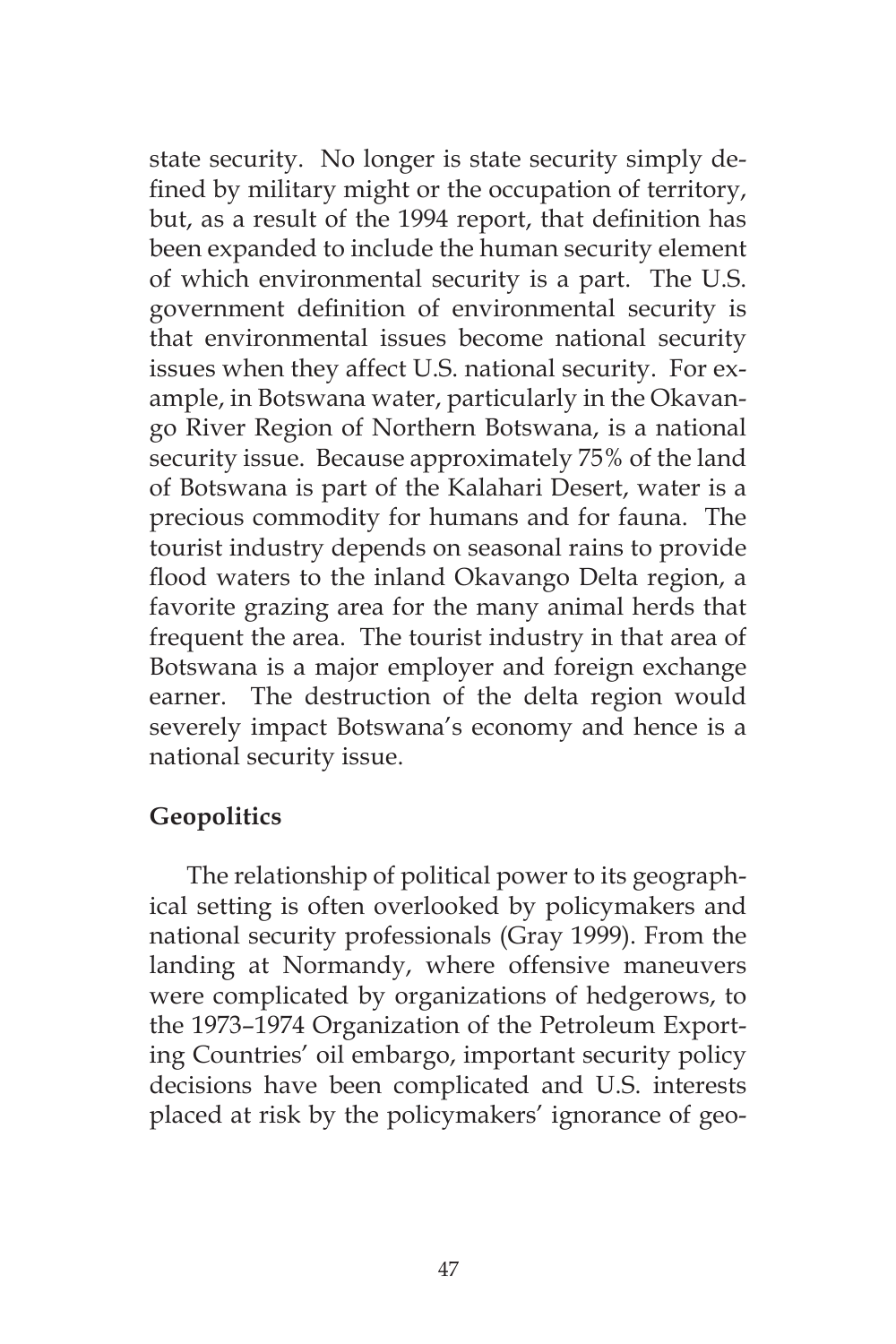graphic relationships (Kissinger 2009). The imbalance of resource supply and demand accounts for the phenomenon of comparative advantage and thus, underpins trade relationships. The current control of the world rare earth element market by China illustrates the importance of understanding resource geopolitics and the potential political power available to countries that *are* aware and design geopolitical strategies to take advantage of geography. Sustainability is a critical concept to crafting a resource-based geopolitical strategy.

# **Summary**

Sustainability has greatly enhanced the management of military installations, and the engagement strategies of the Geographic Combatant Commands. It contributes markedly to the country plans of USAID and may be seen reflected in the objectives of the QDDR. Yet, it has not surfaced as an overarching concept to help frame U.S. national security policy, and as a result it is not consistently applied or synchronized across the 3Ds or considered by policymakers addressing regional security issues.

Regional instability has been the chief threat to U.S. national security interests since the end of the Cold War. The ability of the United States to influence the behavior of regional states essential to protecting U.S. national security objectives quite often turns on the sustainability of that country's economy and political system, which in turn will depend upon the sound management of a dynamic resource base. Former colonial powers, India and China, both understand the importance of regional stability and addressing sustainability as a way to promote their influence with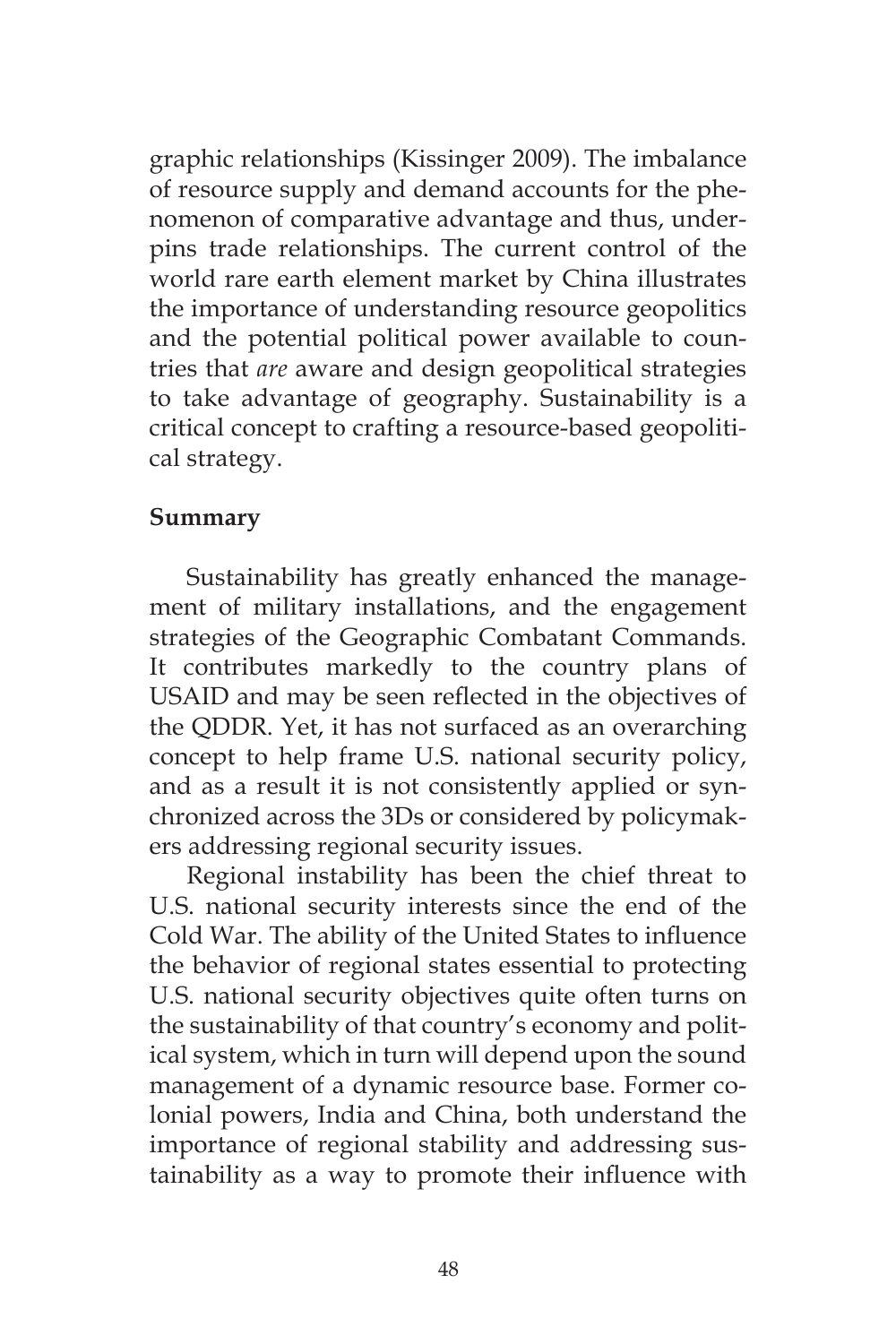regional states. China, for example, has multiple billion-dollar bilateral development projects with resource rich African states or states and organizations that control the region's transportation network and economies (Enrich 2011). These relationships are guided by a geopolitical strategy that recognizes the importance of resource access to the Chinese economy and the tenure of the Chinese Communist Party, and are appealing to the regional states because they develop the social and physical infrastructure necessary for government sustainability.

It is time for national security policymakers to make sustainability a foundation for U.S. national security policy. The Cold War vulnerability of U.S. security to a lack of resource access and the failure of strategically important regional states is being rekindled by key trends in the political landscape. Population growth, long highlighted by intelligence community publications, is driving the world population from 2 billion in 1927 to a projected 9 billion by 2054 (United Nations, Population Division Department of Economic and Social Affairs). Peak oil is already a recognized term in the United States and rising peer competitor China has made resource access and *control* one of its key geopolitical variables. The scramble for economic resources is well underway and the Unites States is vulnerable. The concepts of soft and smart power, resource geopolitics and environmental security all recognize the importance of sustainability at a strategic level. Integrating the three U.S. elements of power (Defense, Diplomacy and Development) to proactively address sustainability issues as they affect U.S. national security, is essential to preventive defense and geopolitical strategies designed to preserve U.S. vitality and security for future generations.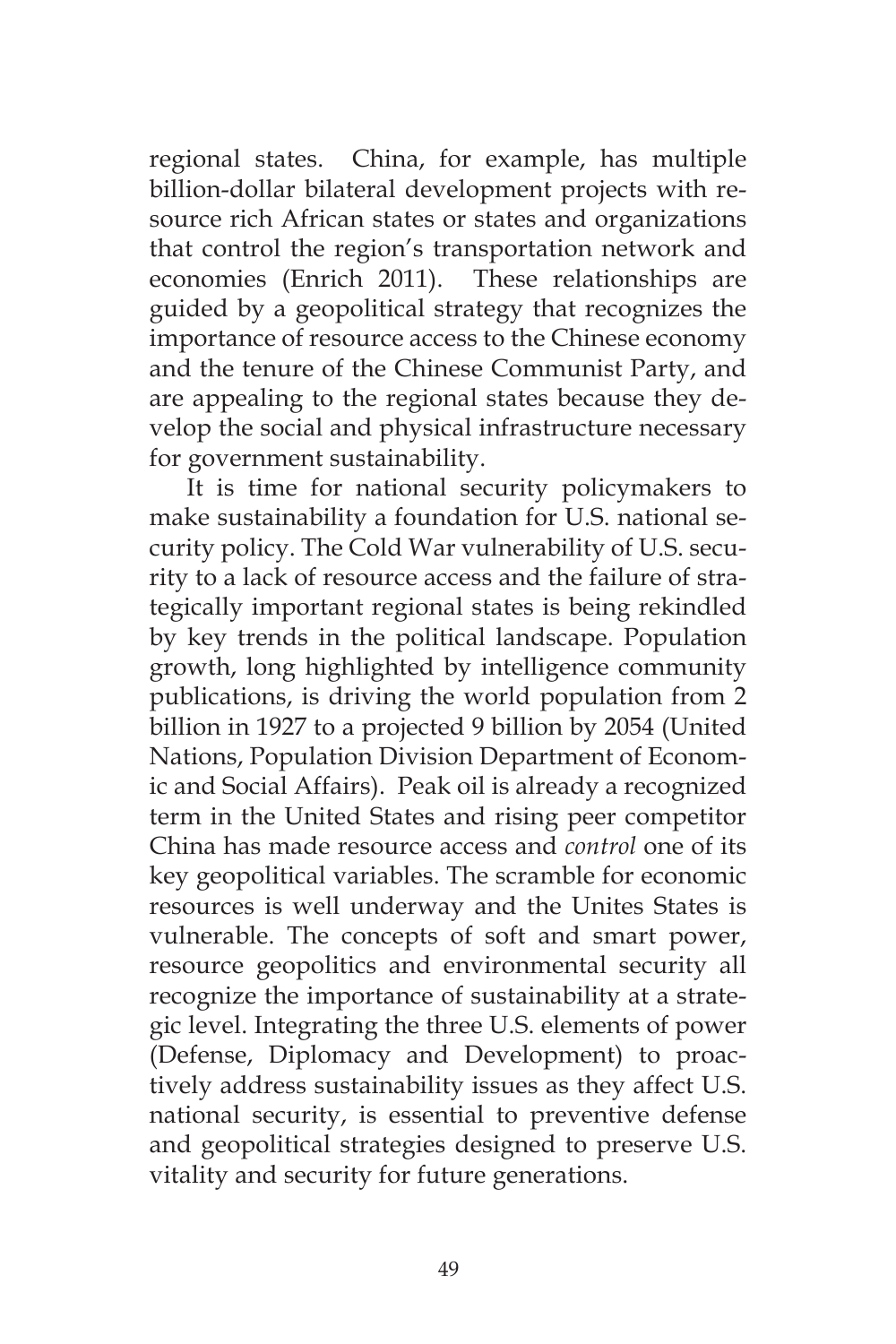# **References**

- Agence France Presse, "Global Policy Forum, Angola's 25 Years of Civil War," http://www.globalpolicy. org/component/content/article/202/41480.html, (accessed November 2, 2011)
- Center for a New American Security, "Diplomacy and Development," http://www.cnas.org/node/3977 (accessed November 2, 2011)
- Central Intelligence Agency Factbook, accurate as of 14 October, 2011, Angola, https://www.cia. gov/library/publications/the-world-factbook/ fields/2111.html (accessed November 2, 2011)
- El Nasser, Haya. "World population hits 7 billion in record time," *USA Today*, USA Edition, October 30, 2011, http://www.usatoday.com/NEWS/ usaedition/2011-10-31-worldpop\_ST\_U.htm (accessed November 3, 2011)
- Enrich, David, Jason Dean and Laura Stevens, "Chinese Banks on the Prowl in Europe," *The Wall Street Journal,* January 31, 2011, http://online.wsj.com/ article/SB10001424052748704832704576114032994 273502.html (accessed November 2, 2011)
- Finney, Nathan, "A Culture of Inclusion: Defense, Diplomacy, and Development as a Modern American Foreign Policy," *Small Wars Journal*, http://smallwarsjournal.com/blog/journal/docs-temp/553 finney.pdf (accessed November 3, 2011)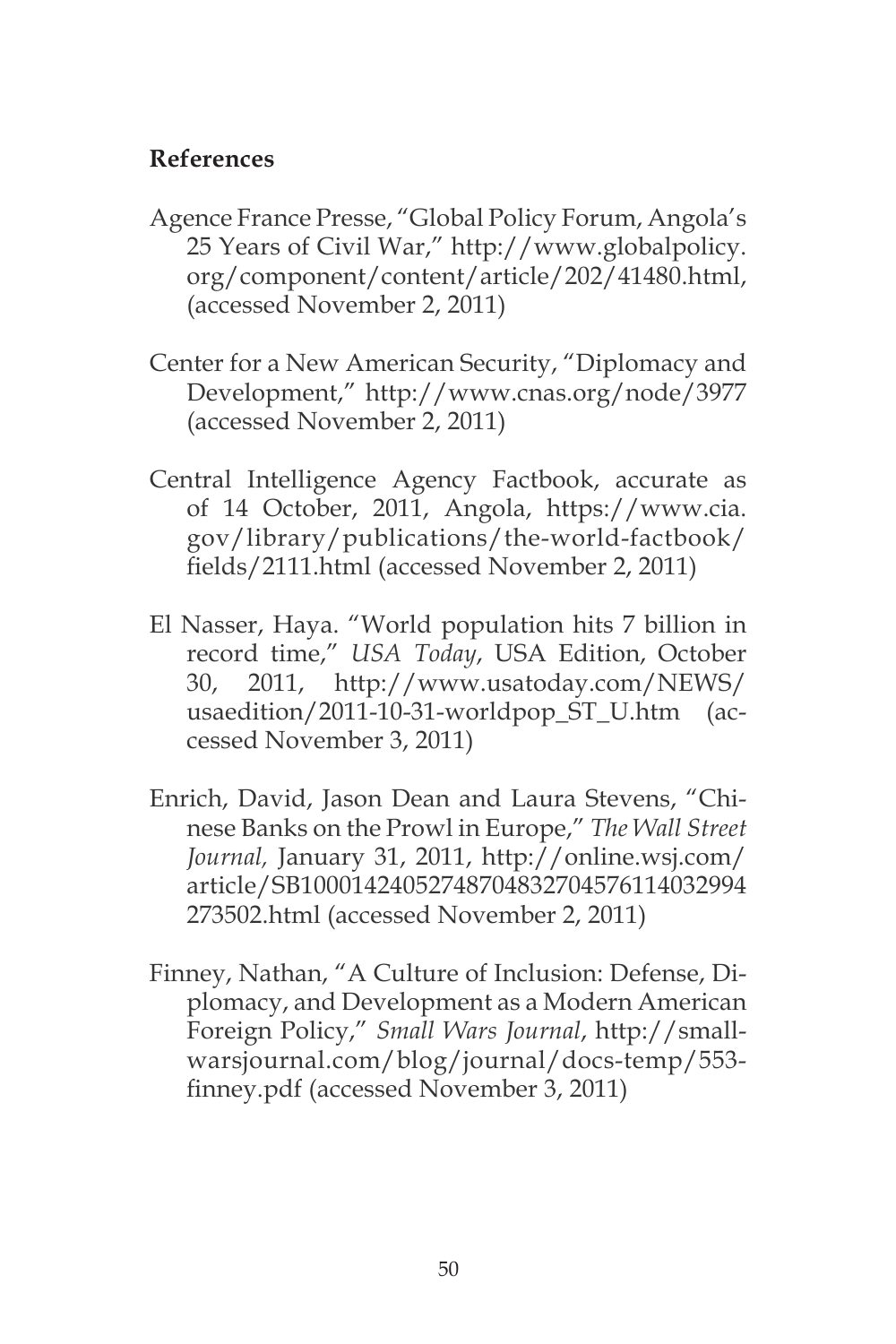- Gettleman, Jeffrey, "Kenya Motives In Somalia Predate Recent Abductions," p. A6, *New York Times,*  Thursday, 27 October, 2011, http://www.nytimes. com/2011/10/27/world/africa/kenya-plannedsomalia-incursion-far-in-advance.html (accessed November 10, 2011)
- Global Witness, China and Congo: Friends in Need. 2011. A report by Global Witness on the Democratic Republic of the Congo, March, 2011 http:// www.globalwitness.org/sites/default/files/ library/friends\_in\_need\_en\_lr.pdf (accessed November 10,2011)
- Gray, Colin, S. and Geoffrey Sloan, (eds). 1999. Geopolitics, Geography and Strategy, Psychology Press, A Frank Cass Publication
- Jones, Steve, About.com, U.S. Foreign Policy. 2011. Soft Power in U.S. Foreign Policy, More Butter Than Bullets, http://usforeignpolicy.about.com/ od/introtoforeignpolicy/a/Soft-Power-In-U-S-Foreign-Policy.htm, (accessed October 28, 2011)
- Kissinger, Henry. 2009. Speeches and Public Statements," The Future Role of the IEA," Speech for the 35th Anniversary of the International Energy Agency, Paris, France, October 14, 2009
- Lee, John. 2010. "India's Edge Over China: Soft Power," *Bloomburg Businessweek* http://www. businessweek.com/globalbiz/content/jun2010/ gb20100617\_150774.htm, (accessed October, 2011)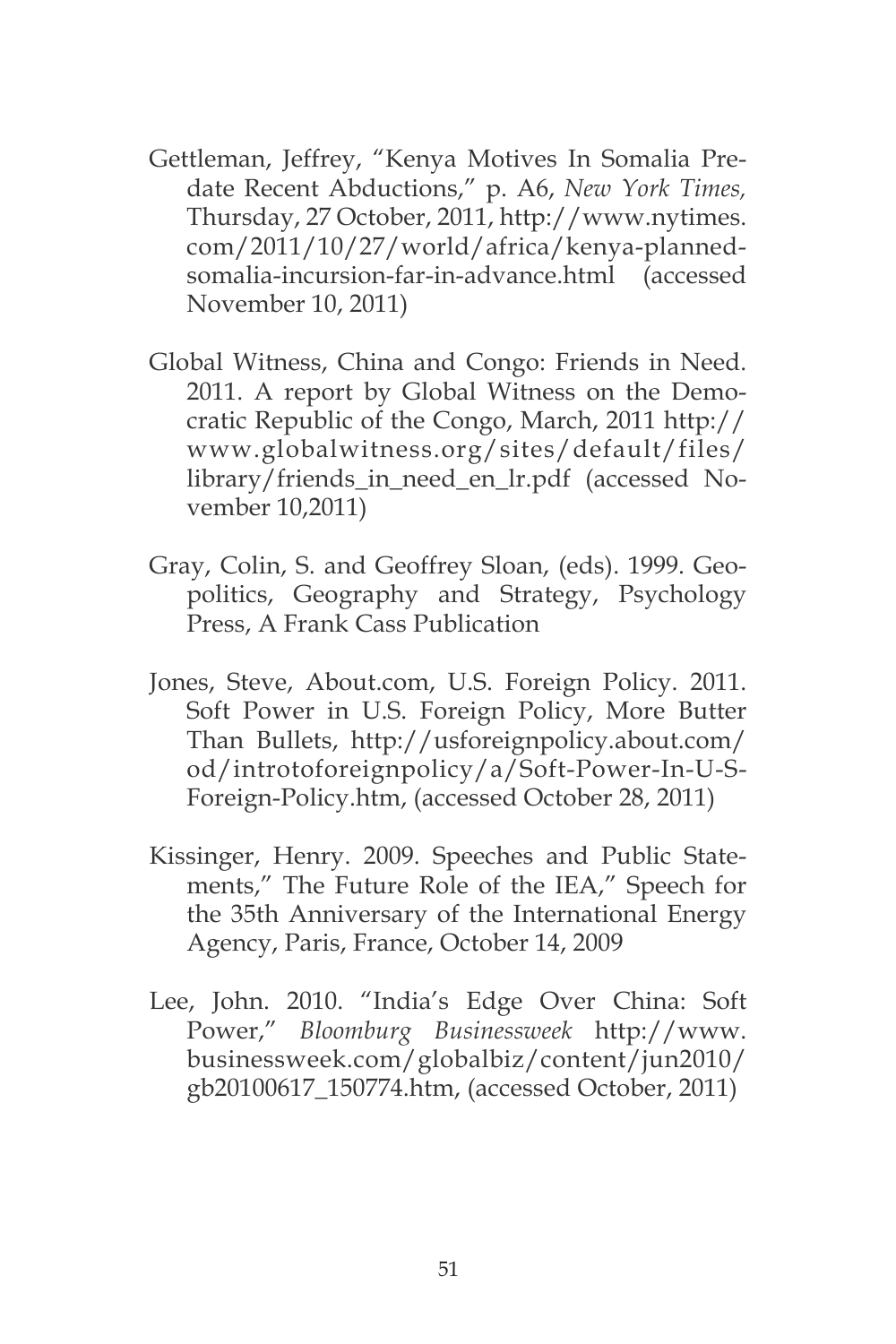- Mahaffy, Michael, Washington State University, "Defining Sustainability," http://www.arch.wsu. edu/09%20publications/sustain/defnsust.htm, (accessed November, 2011)
- Nixon, Richard, M. 1980. *The Real War*, Sidgwick & Jackson Ltd, p.23
- Nye, Joseph S. "The War on Soft Power," *Foreign Policy*, 12 April, 2011, http://www.foreignpolicy.  $com/articles/2011/04/12/the war$  on soft power (accessed October 20, 2011)
- Nye, Joseph S.2011. "The Future of Power," *Public Affairs*, New York
- Orrick, Corporate Law Alert. March 2011. Dodd-Frank Act: Proposed Rules to Implement Sections 1502- 1504 relating to Conflict Minerals, Mine Safety and Payments by Resource Extraction Issuers, http:// www.orrick.com/fileupload/3512.pdf, (accessed November, 2011)
- Oxford Research Group. 1 June, 2006. Policy Innovations for a Fairer Globalization, Global Responses to Global Threats: Sustainable Security for the 21st Century, http://www.policyinnovations.org/ideas/ policy\_library/data/01341, (accessed November, 2011)
- Rozza, Joe, Global Water Resource Sustainability Manager for Environment and Water Resources for Coca Cola. Remarks presented to CENTCOM – University of South Florida Water Conference, September, 2010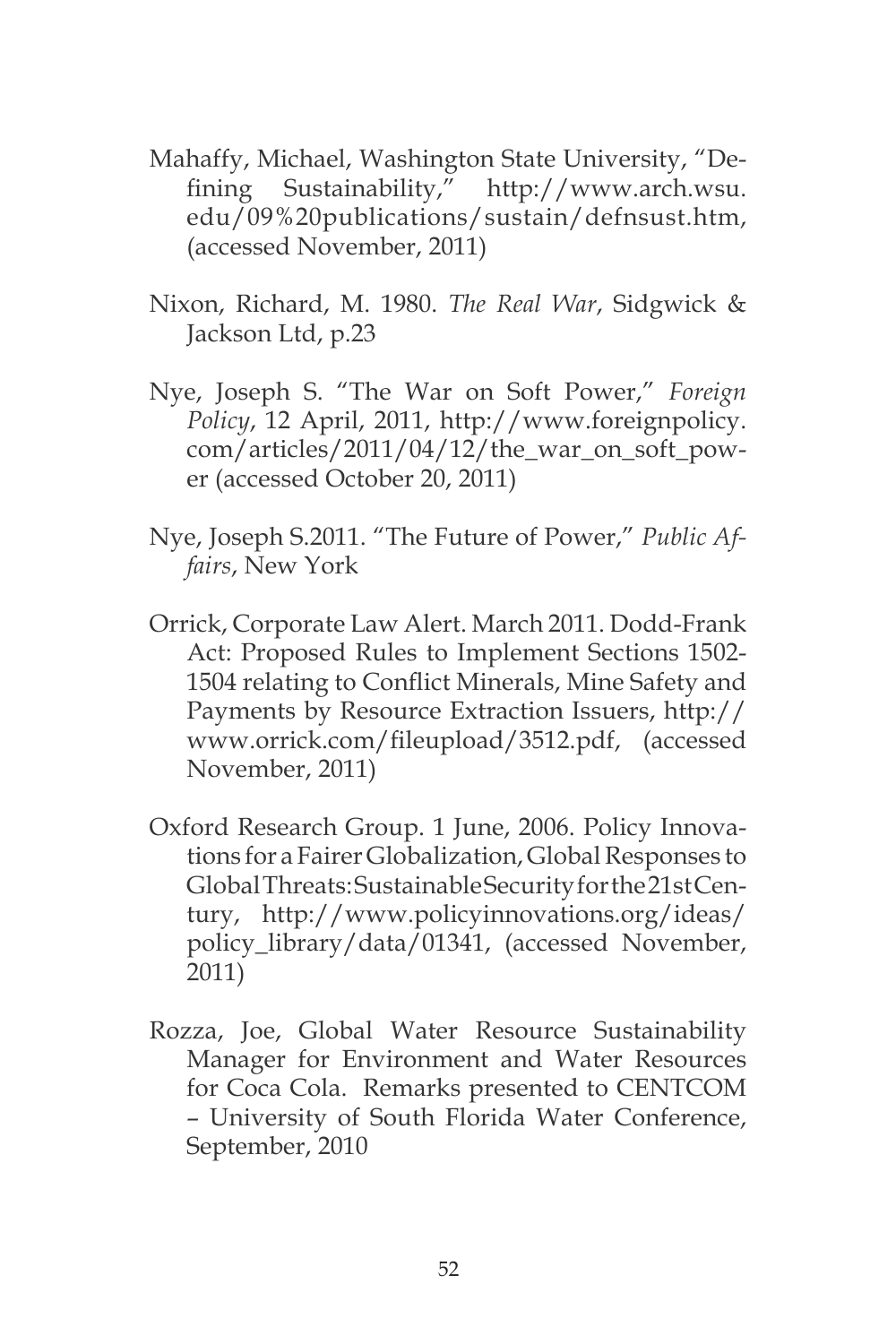- SustainAbility, "Sustainability: Can Our Society Endure?" http://www.sustainability.com/sustainability (accessed November 3, 2011)
- Sustainable Security, Global Response to Global Threats, What is Sustainable Security?, sustainablesecurity.org, http://sustainablesecurity.org/ what-sustainable-security, (accessed October, 2011)
- Terra Daily, News About Planet Earth, Trade Wars, Kinshasa March 8, 2011, Global Witness wary over China, DR. Congo deal, http://www.terradaily. com/reports/Global\_Witness\_wary\_over\_China\_DRCongo\_deal\_999.html (accessed November, 2011)
- United Nations, Current Peacekeeping Missions, http://www.un.org/en/peacekeeping/operations/current.shtml, (accessed November, 2011)
- United Nations Development Programme, 1994, Human Development Report, 1994, http://hdr.undp.org/ en/reports/global/hdr1994/chapters/(accessed November 4, 2011)
- United Nations Environment Programme. 2009. "From Conflict to Peacebuilding: The Role of Natural Resources and the Environment," http:// www.unep.org/pdf/pcdmb\_policy\_01.pdf, (accessed November 2, 2011)
- United Nations Environment Programme. 2009. "UNEP in Afghanistan; Laying the foundations for sustainable development," http://www. unep.org/publications/search/pub\_details\_s. asp?ID=4015, (accessed November 14, 2011)